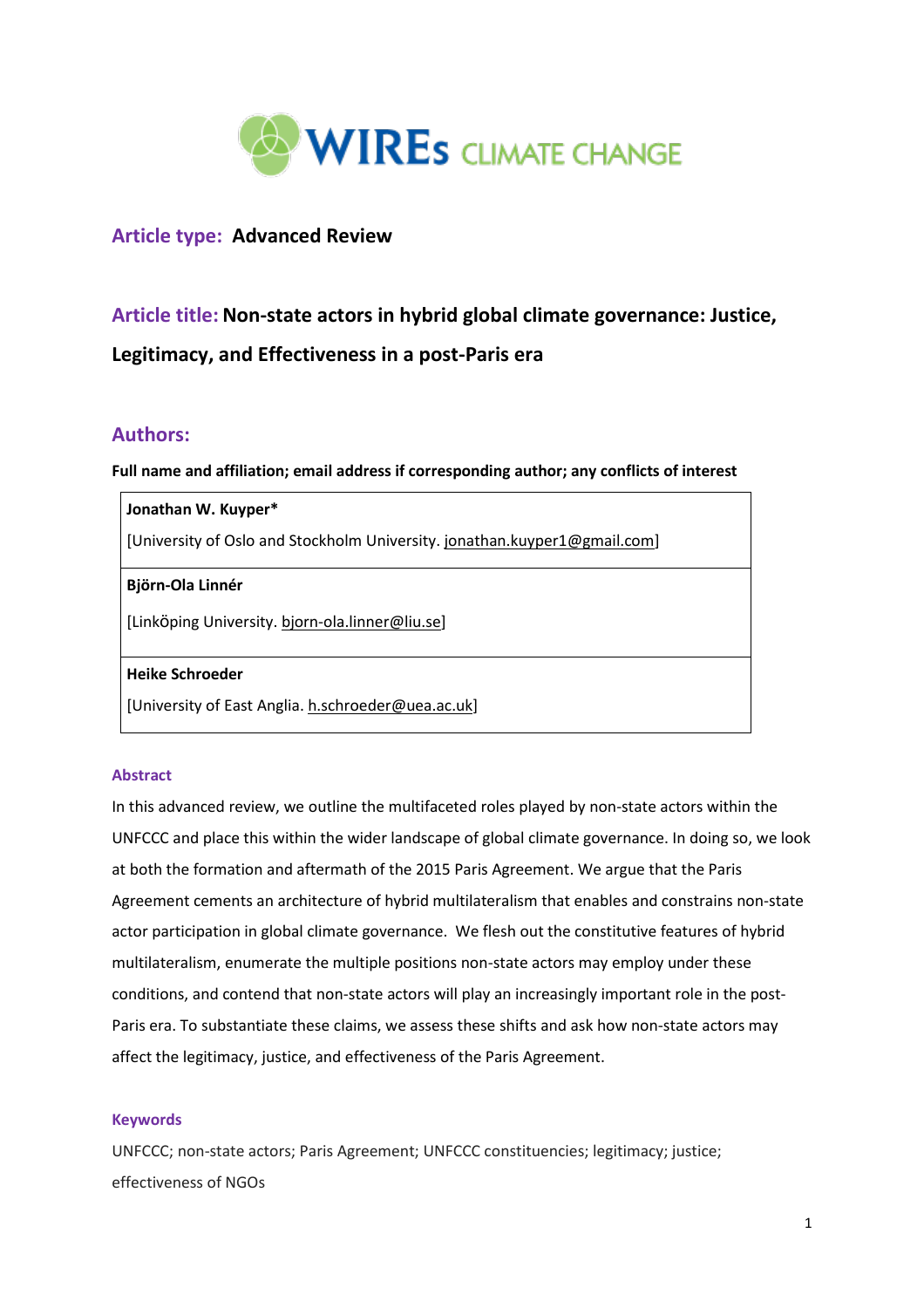#### **INTRODUCTION**

The Paris Agreement now stands at the center of efforts by the international community to address the threats associated with climatic change. Within this Agreement – built upon the United Nations

Framework Convention on Climate Change (UNFCCC) – non-state actors will play an increasingly important role. The presence and prominence of non-state actors within the Paris Agreement mirrors a broader shift across the international climate governance landscape in which nongovernmental organizations (NGOs), business groups, think tanks, trade unions, private governance arrangements, transnational networks, and sub-state authorities assume active roles in limiting the negative effects of global warming.<sup>1</sup>

In this advanced review, we focus on how the Paris Agreement further deepens and complicates the connections between multilateralism and non-state action. It does so by creating an architecture that we call 'hybrid multilateralism' that splices together state and non-state actors. 2 This hybrid arrangement emerges in the Paris Agreement through the adoption of two different governance traits: state-led action defined and stipulated by the parties through their own nationally determined contributions (NDCs) as well as efforts by the UNFCCC to orchestrate transnational climate efforts. In both instances, non-state actors are formally and informally woven into the Paris Agreement performing a range of different and increasingly important functions. Nonstate actors will act as watchdogs of the NDCs enhancing transparency, facilitating the stocktakes, and pressuring for the ratcheting up of NDCs every five years. Likewise non-state actors will act as contributors and governing partners through orchestration as they are encouraged by the Agreement "to scale up their climate actions, and [register] those actions in the Non-State Actor Zone for Climate Action platform".<sup>3</sup> This process is coalesced further under the Global Climate Action Agenda (GCAA).<sup>4</sup> These hybridized governance traits complicate – perhaps even render superfluous – traditional categorizations of 'top-down' and 'bottom-up' initiatives commonplace in the literature and policy practice.

The review proceeds as follows. We commence by outlining the differential roles non-state actors play in the polycentric system of global climate governance and link this to the UNFCCC specifically. Next, we discuss how non-state actors contributed to the formation of the Paris Agreement. We argue that the Paris Agreement establishes a hybrid architecture that amends previous roles and creates new opportunities for non-state actors vis-á-vis states. We flesh out the implications of this complex hybrid architecture by evaluating how non-state actors will contribute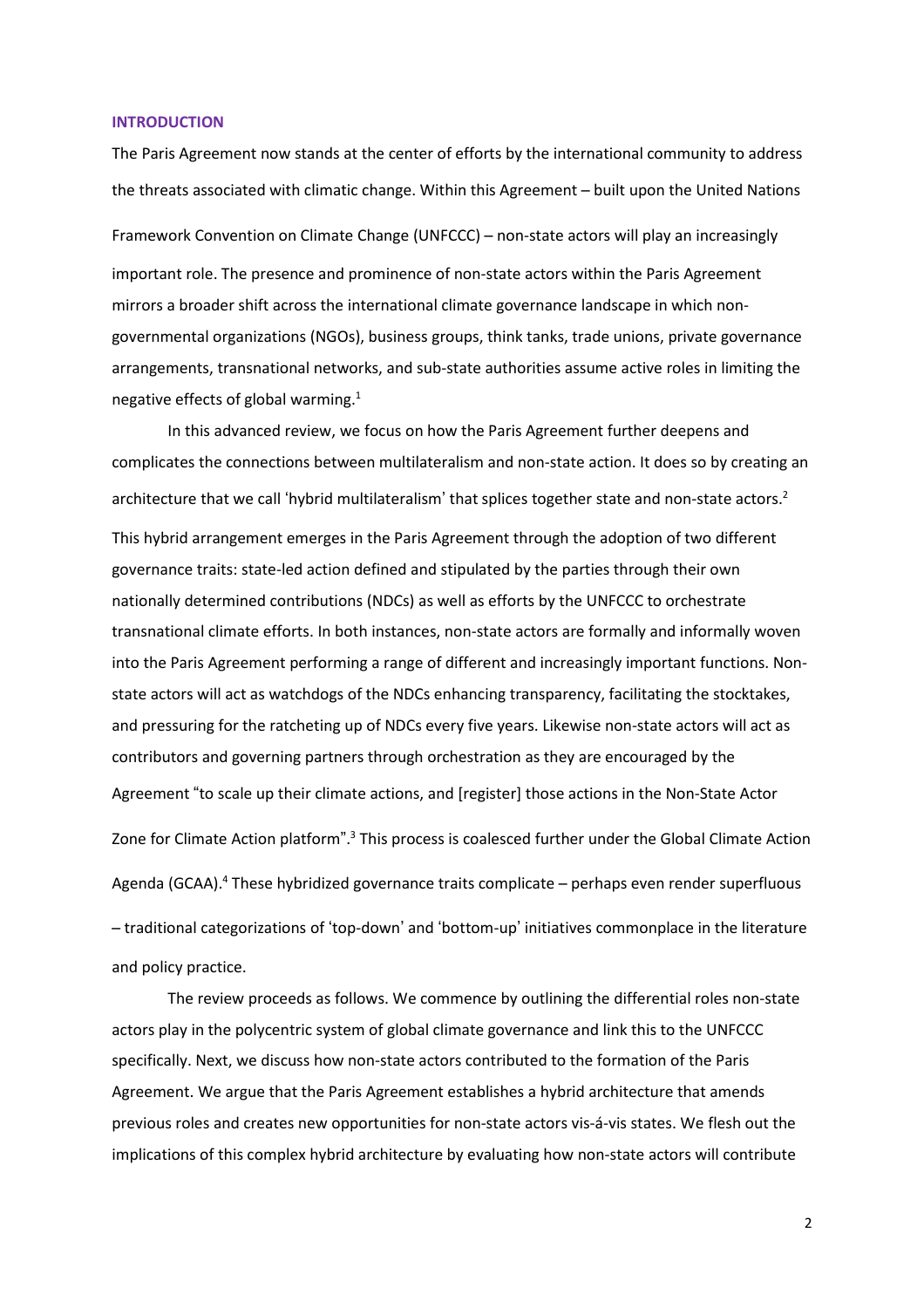to justice, legitimacy, and effectiveness of the Agreement moving forward. These, in our view, are three key outcomes of state/non-state interaction, and they have each generated significant academic debate.<sup>5</sup> We do so by highlighting three dimensions within each criterion to home in on relevant bodies of scholarship within each of them. For justice, we probe how non-state actors generate *agency*, gain *access*, and alter *allocations*. In terms of legitimacy, we focus on how nonstate actors promote *participation*, strengthen *representation*, and foster *accountability*. Finally, we look at how non-state actors can enhance the effectiveness of the Paris Agreement by enhancing *transparency*, augmenting *compliance*, and affecting *outcomes*. These dimensions enable us to unpack how non-state actor participation will be structured, facilitated, and (possibly) hampered as efforts are made to secure the broad goals of the Paris Agreement. While taking stock of pre-Paris literature, we also offer the first 'meta-review' of the post-Paris literature that has burgeoned over the past year in our discussion of justice, legitimacy, and effectiveness.

## **GLOBAL (CLIMATE) GOVERNANCE, THE UNFCCC, AND NON-STATE ACTORS**

International politics is bewilderingly complex.<sup>6</sup> Although this is true of most issue areas,<sup>7</sup> it is an especially apt descriptor of global climate governance, which today operates as a dense regime complex populated by states, international organizations (IOs), and non-state actors. <sup>8</sup> Although states and IOs have long been established features of international affairs, it is only in the post-Cold War era that we have seen a noticeable rise in terms of the number and influence of non-state actors.<sup>9</sup> Accordingly, these agents have begun playing different roles in how governance beyond the state unfolds, especially in the climate realm. To elucidate the general roles of non-state actors in the lead-up to the Paris Agreement, we highlight how these agents have emerged as: cocontributors within formal multilateral negotiations; conductors and players in different orchestration efforts; partners in transnational networks; private governors; and, outside protesters.

First, non-state actors now routinely seek to gain access to formal multilateral negotiations and IO activities.<sup>10</sup> Over the past twenty years in particular, we have seen a sharp increase in efforts by non-state actors to insert themselves in different stages of IO policy cycles such as agendasetting/policy formulation, decision-making, implementation, as well as the monitoring and enforcement of agreements.<sup>11</sup> Within the field of climate governance, non-state actors have been increasingly active within the UNFCCC, $12$  the Convention on Biological Diversity, and climate clubs such as the Renewable Energy and Energy Efficiency Partnership (REEEP), REN 21, and Asia-Pacific Partnership on Clean Development and Climate (APP).<sup>13</sup>

Second, states and IOs have begun shifting their mode of governance from regulation to orchestration: attempts by multilateral actors to steer the efforts of other state and non-state actors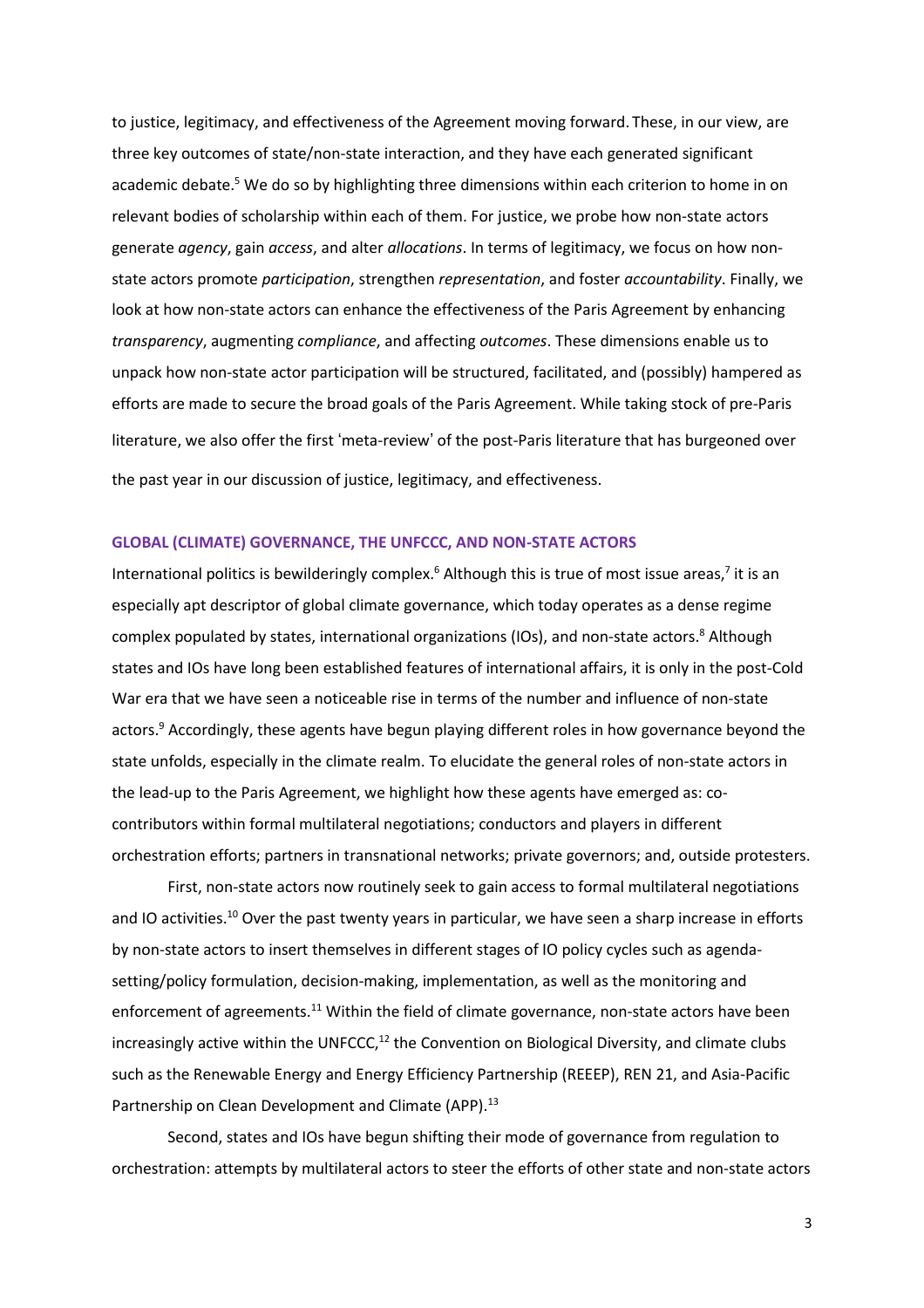through soft power. <sup>14</sup> Although prevalent across issue spaces, the utility of this concept of orchestration was borne out in the lead up to Paris. For example, the United Nations Secretary General (UNSG) organized the 2014 Climate Summit in the lead up to the Lima COP to mobilize nonstate commitments<sup>15</sup> and the 2012 High-Level Political Forum on Sustainable Development (HLFP) has been discussed as an orchestration effort. <sup>16</sup> Moreover global cities are increasingly brought within orchestration efforts by the UNFCCC and the World Bank.<sup>17</sup>

#### **Sidebar: The Roots and Relevance of Orchestration**

Orchestration has become a key concept in the governance of climate change. It is worth noting that orchestration efforts seen in Paris have their roots in the review that the Subsidiary Body of Implementation (SBI) requested after Copenhagen on the future role of observer organizations in the negotiations. While the admittance of the number of observer participants was restricted, the number of organizations continued to rise. The report concluded that the Chairs at the different sessions and negotiation strands should "make greater use of observer input" <sup>18</sup> (para 23). To this end their participation at the COPs should be facilitated, for example by host countries finding suitable venues and Parties were encouraged "to further engage stakeholders at the national level, including information dissemination and consultation" (para 23).

Third, non-state actors have been centrally involved in climate governance in the form of transnational networks, epistemic communities, public-private partnerships (PPPs), and multistakeholder partnerships.<sup>19</sup> The number of networks involved in UNFCCC activities has continued to rise over the past two decades.

Fourth, non-state actors have increasingly taken it upon themselves to become governors in climate politics. These private governance arrangements usually take the form of certification schemes and/or global standard-setting. The empirical uptick in private governance is most evident in the sub-fields of forest and marine sustainability as enacted by the Forest Stewardship Council and the Marine Stewardship Council.<sup>20</sup> These efforts at private governorship can often be explained in terms of a 'supply' and 'demand' model as private rules are adopted (and diffuse) across the climate regime complex as private actors seek to fill governance gaps.<sup>21</sup>

Finally, non-state (civil society) actors are often engaged in activist efforts. This most frequently takes the form of rallies and actions, intended to gain influence through media attention and by disrupting 'politics as usual'.<sup>22</sup> Although protests are common in transnational politics, they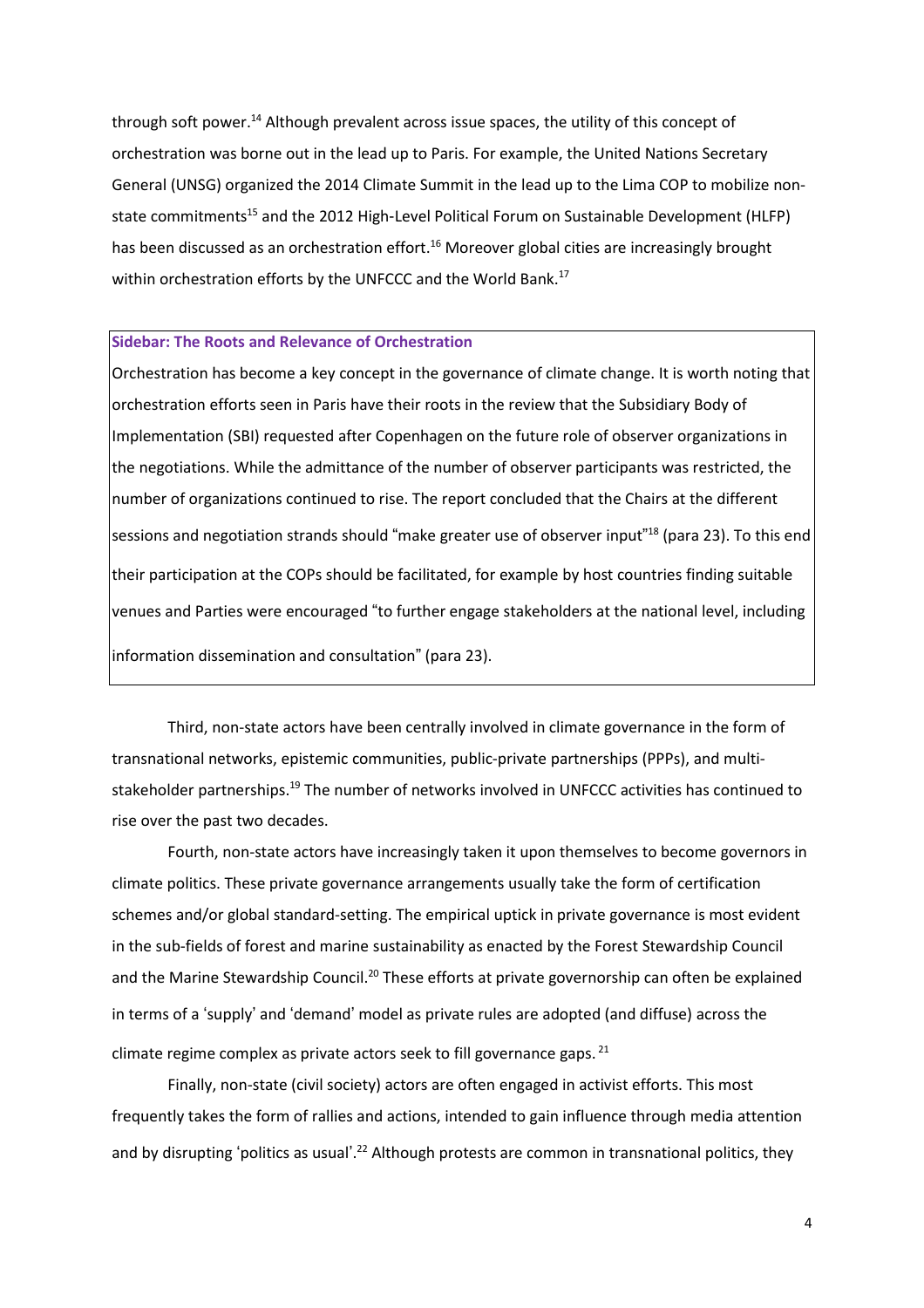have a central place in climate governance as we saw at the Copenhagen COP in 2009 in which civil society turned out *en masse* to contest the exclusionary practices of negotiations. On December 12, 2009, some 100,000 participants publically resisted the disenfranchisement of certain perspectives in negotiations.<sup>23</sup> The importance of protests continued in the run up to Paris with hundreds of thousands of individuals taking part in Global Climate Marches.<sup>24</sup> Due to the attacks in Paris preceding the COP, protests were banned during the two weeks of negotiations. <sup>25</sup> Nevertheless, 'Peoples Marches' for climate change continue to be organized as we enter the post-Paris period.<sup>26</sup>

## **Non-state Actors in the UNFCCC**

Before discussing the emergence of the Paris Agreement and its hybrid architecture in more depth, we will focus our review on the role of non-state actors within the UNFCCC. We do so by discussing how non-state actors contribute to party delegations, through the constituency system, and through the organization of side events.

#### *Party Delegations*

There is no formal rule as to the size or makeup of a party delegation. Practice varies widely, and mostly mirrors the relative wealth and concern for climate change of the respective country. Delegation size has ranged from under a handful (e.g. some African countries) to over a thousand members (e.g. Brazil, US). The resulting capacity gap limits poor countries' negotiating power and makes their participation in each of the many sessions typically running in parallel less effective. The makeup of a delegation is also varied, with some countries sending particularly large representations from business associations (Brazil), local government and youth (Canada) or science and academia (Russia). There is also a noteworthy increase in the number of non-state members in developing country delegations in the past decade or so (e.g. Gabon and Guyana).<sup>27</sup> At COP17 in 2011, for example, some 70 percent of delegations included at least one non-state actor representative and 18 percent of delegations were non-state representatives.<sup>28</sup> The proportion of women in national delegations has been found to experience a modest but consistent growth, albeit varying strongly across countries. It tends to be higher in countries that enjoy a higher level of development and a higher degree of political gender equality.<sup>29</sup>

However, the participation of non-state actors in the negotiations can also be hampered or facilitated by informal practices.<sup>30</sup> States hold the right to close the door to meetings at the COP. A common explanation in the literature has been the functional efficiency hypothesis, where states only allow participation when it suits their interest and in particular during the agenda setting stage, while restricting in the more sensitive decision-making stages. When examining the practices under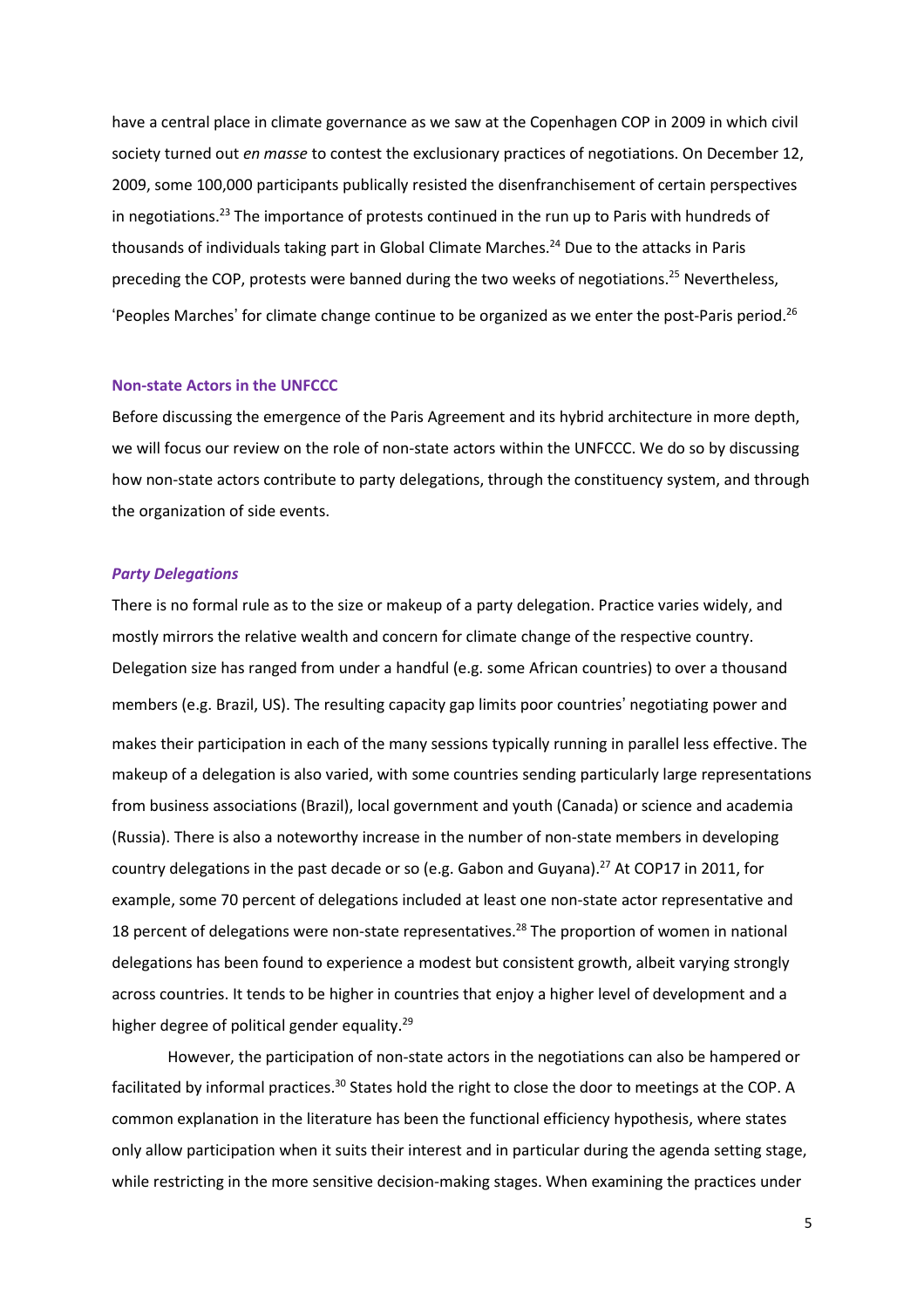which circumstances non-state actors are allowed to participate, Nasiritousi and Linnér (2015) concluded that this hypothesis only partly holds as explanation why some sessions are open to observers while others are held behind closed doors. They found that decisions on whether to open or close the door are influenced by standard operating practices, habits, and routines. In addition, "states strategically seek to influence decisions on open/closed meetings depending on their individual political preferences on particular issues"<sup>31</sup>. States can actively use lobbying non-state actors to strengthen their own policy preferences. After the overview of observer organisations, the SBI encouraged an opening up and greater involvement of observers at these COP meetings.

#### *Constituency System*

To attend the COPs and Intersessionals, non-state actors – if not on a party delegation – must be accredited with the UNFCCC. At the Paris climate negotiations, 1109 NGOs descended on Le Bourget bringing over 8000 individual participants.<sup>32</sup> Of the 30,000 actors who attended COP21, around onethird were accredited as NGO or media observers.<sup>33</sup> When gaining accreditation, NGOs are asked to join one of nine existing constituency groups. These are: the business and industry NGOs (BINGO) and environmental NGOs (ENGO); local government and municipal authorities (LGMA); the research and independent NGOs (RINGO); trade union NGOs (TUNGO); Women and Gender; Youth NGOs (YOUNGO); and farmers and agricultural NGOs (Farmers) (which currently still await full accreditation).

The ability of NGOs to attend the COPs and Intersessionals – and therefore access different stages of the policy cycle such as agenda setting, policy formulation, and decision-making – requires accreditation. The importance of the constituency and accreditation system will persist into the post-Paris period. As attendance numbers have varied widely over the past ten years – rising at Copenhagen, Lima and Paris – it seems likely that rising attendance will coincide with new submissions of NDCs (2020, 2025, 2030) and global stocktakes (2023, 2028, 2033) as they offer most scope for NGO impact.

#### *Side Events and Exhibition Booths*

The COPs and Intersessionals are comprised of formal sessions and what is typically referred to as "side events". The latter take place alongside the formal negotiations and are coordinated by the UNFCCC. Both national and observer delegations can apply to hold a side event. Typically, they highlight diverse climate change-related issues and are held in the form of panel discussions. Competition can be fierce. For example, at COP 16 in 2010, 249 side events were held and about 400 applications were submitted.<sup>34</sup> While there are several types of non-state engagements, the official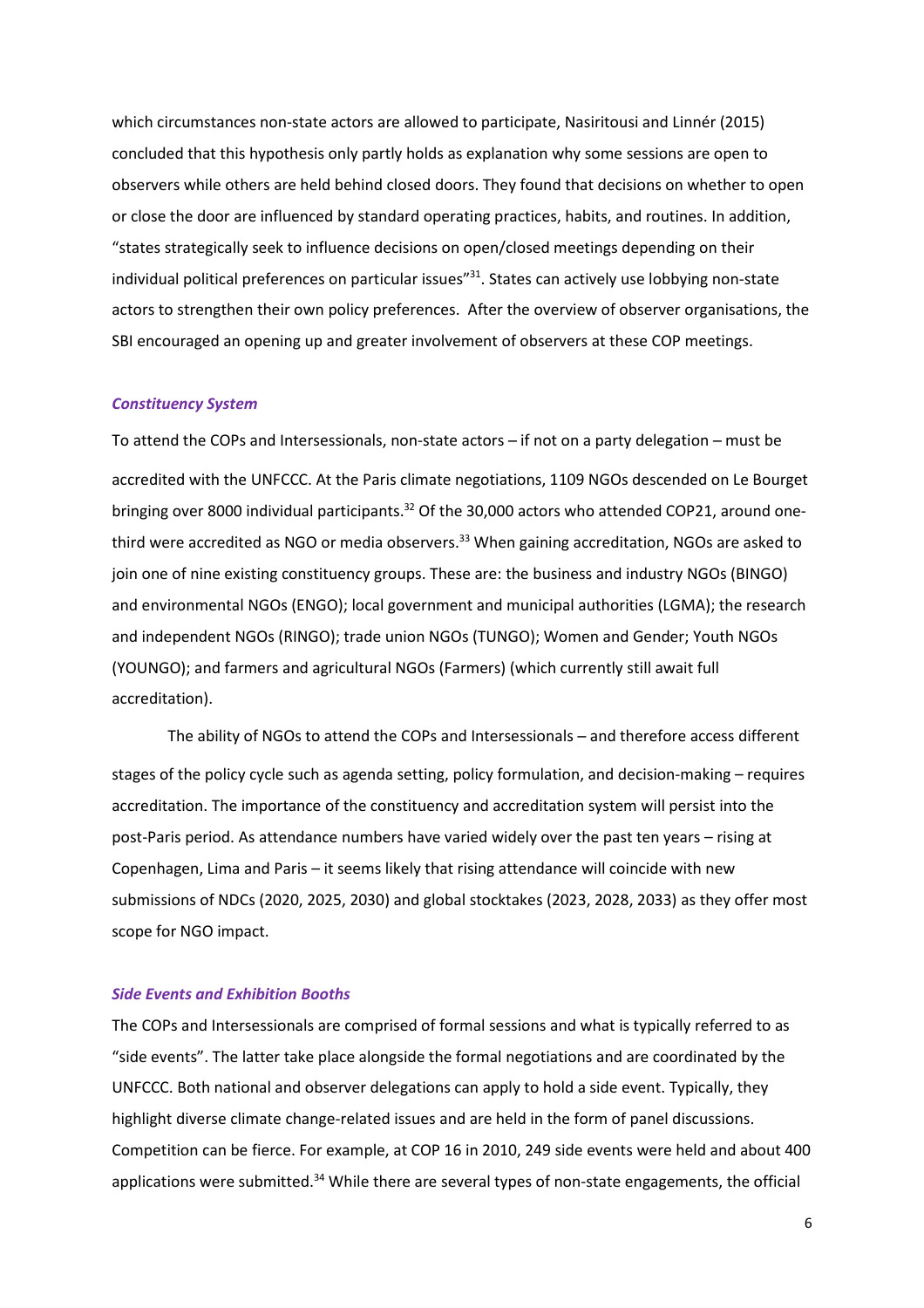UN side events at the COPs are possibly the most prominent. They provide a forum for interaction among national delegates, intergovernmental and observer organization representatives, and the media. They are considered by non-state actors to be an avenue for exerting influence on the negotiations.<sup>35</sup> A small set of side events is covered daily by a publication called the Earth Negotiations Bulletin on the Side, a service provided by the International Institute of Sustainable Development (IISD), usually at a cost, giving them extra visibility.<sup>36</sup> Likewise, non-state actors can apply to organize and run an exhibition booth. These are housed within the conference center and offer a chance for groups to showcase their actions and achievements and draw attention to divergent topics. Both side events and exhibition booths are applied for through the "Side Events and Exhibits Online Registration System", and must be approved by an accredited organization with the UNFCCC.

## **NON-STATE ACTORS AND THE PARIS AGREEMENT: A HYBRID ARCHITECTURE**

#### **The Lead-up to Paris**

The 1992 UNFCCC treaty text makes no reference to either non-state actors or observer organizations. Perhaps it indirectly acknowledged the role of scientists to determine the threshold toward 'dangerous anthropogenic interference with the climate system'. In the main, however observer organization input into the UNFCCC was first discussed just prior to the Kyoto Conference.<sup>37</sup> The Kyoto Protocol makes reference of non-governmental bodies (Article 13). Already at COP3, non-Party participants outnumbered Party delegates. The UNFCCC originally followed the so-called convention-protocol approach<sup>38</sup> spearheaded by the ozone regime with little to no formal recognition of non-state actors.

Up until COP15 in Copenhagen, states had tried to negotiate a successor to the Kyoto Protocol that would similarly rest upon a set of top-down targets and timetables. After the stalemate of Copenhagen, the participation of non-state actors in the climate negotiations was far from certain. Some parties questioned the value of inviting observer organization. The UNFCCC initiated a review process of their participation.<sup>39</sup> Yet, out of the re-evaluation of international climate regime also grew a heightened interest in new transnational initiatives, where non-state and sub-state actors were vital to spur novel forms of climate actions and to rejuvenate the UNFCCC agenda.<sup>40</sup> The number and type of non-state actors involved in international governance expanded significantly in the period between Copenhagen and Paris. The UN negotiations involved an increasing variety of NGOs, trade unions, business, women's and youth organizations, cities and regions, indigenous people communities and different religious groups. These groups assumed a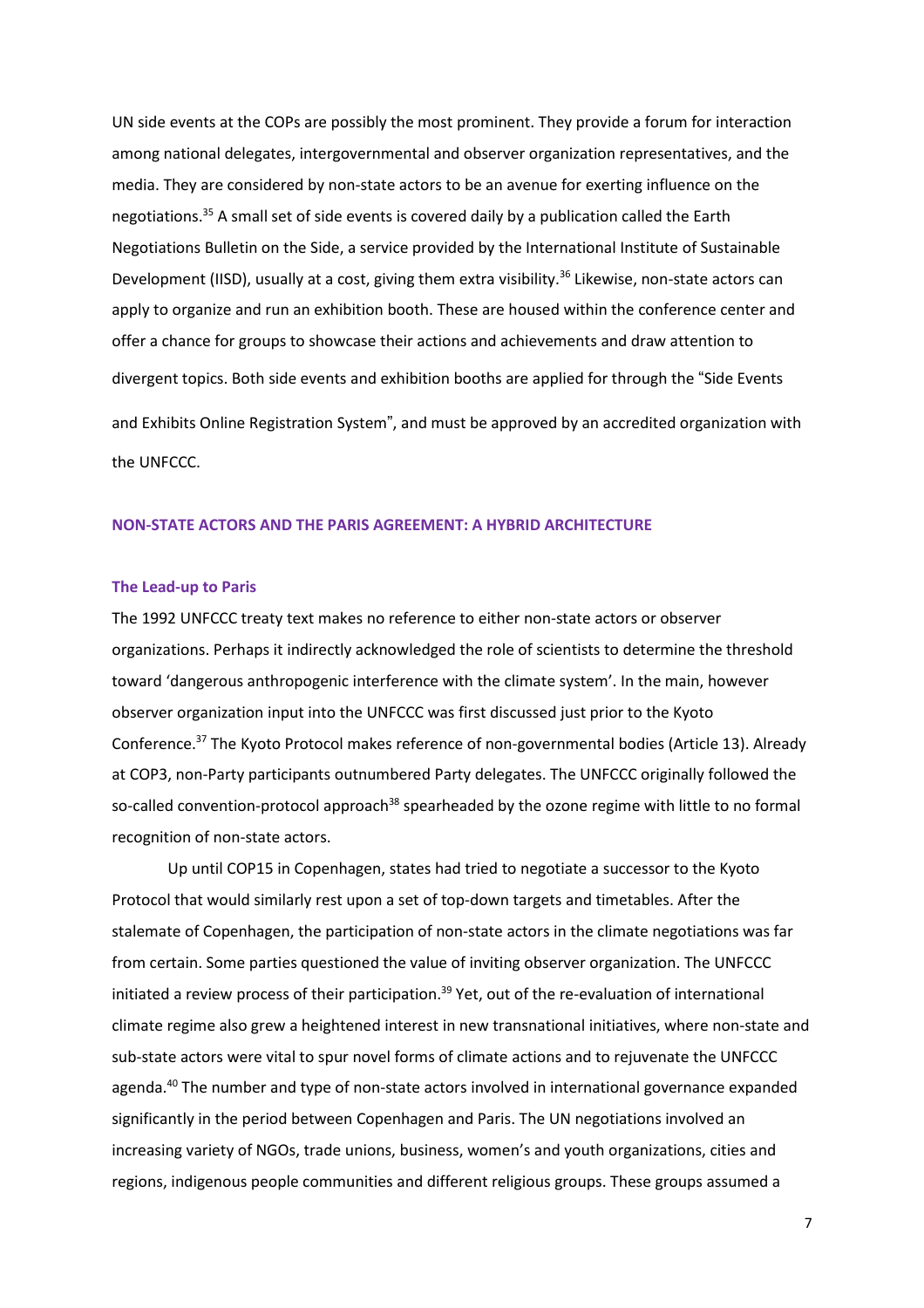wide range of roles, from idea providers to implementers, from knowledge brokers to watchdogs, from lobbyist to representing marginal voices. As their mandates and importance grew, so did their potentiality for authority in the international climate politics.<sup>41</sup>

At the same time, however, gridlock in Copenhagen meant that states began increasingly looking for a way to build flexibility into a treaty as a means to promote agreement and compliance. A commonly demanded alternative was to shift toward some form of minilateralism<sup>42</sup>: limiting the number of negotiating states to make agreement on climate change more tractable in ways sensitive to the recognition that climate change is a (super) wicked problem. <sup>43</sup> So prominent became this logic that, at one point, David Roberts argued that minilateralism was the "conventional wisdom" for addressing climate change in developed countries.<sup>44</sup>

Although the precise proposal varied between advocates, three different (though overlapping) logics underpin this move. First, an increased bargaining efficiency argument suggests that by reducing the number of negotiating states to those most capable of reducing global emissions, this would supposedly create more preference-overlap between negotiating states and thus foster agreement. Second, a club-based model suggests that a smaller group could craft rules and incentives to encourage climate action and reduce the risk that a small set of oppositional countries can veto a decision. Finally, a legitimacy-based claim emerged that a small group of responsible (in both senses of the word) actors should take the lead on climate action in ways that recognize both the complicity and importance of having major powers engaged in efforts to avert global climate disasters.<sup>45</sup> Although often unsaid, these minilateral proposals would have restricted non-state actors to formal negotiations in hopes of securing agreement faster. However, among UNFCCC participants in general, the minilateral approaches never gained traction as legitimate replacements of the globally focused multilateral negotiations. 46

Ultimately, then, minilateralism is not the route adopted by the international community. $47$ The Paris Agreement instead opted for what we describe here as a hybrid model: displacing topdown and bottom-up efforts, it rests upon inclusion and voluntary commitments of all states with myriad roles for non-state actors. By the start of the Paris conference 181 parties had stipulated their intended NDCs with a following seven documented during the fortnight of COP21. With these commitments, the Paris Agreement needed only to formalize these positions and use them as a platform for future engagement on mitigation, adaptation, and finance. Despite some last minute hiccups in negotiation, an Agreement was eventually reached and, on November 4<sup>th</sup> 2016, the Paris Agreement entered into force when 55 countries representing at least 55% of carbon emissions ratified the treaty.<sup>48</sup> Donald Trump, who has now withdrawn the USA from the Paris Agreement, was elected President the day after.<sup>49</sup> The showcasing of the many non-state initiatives, such as the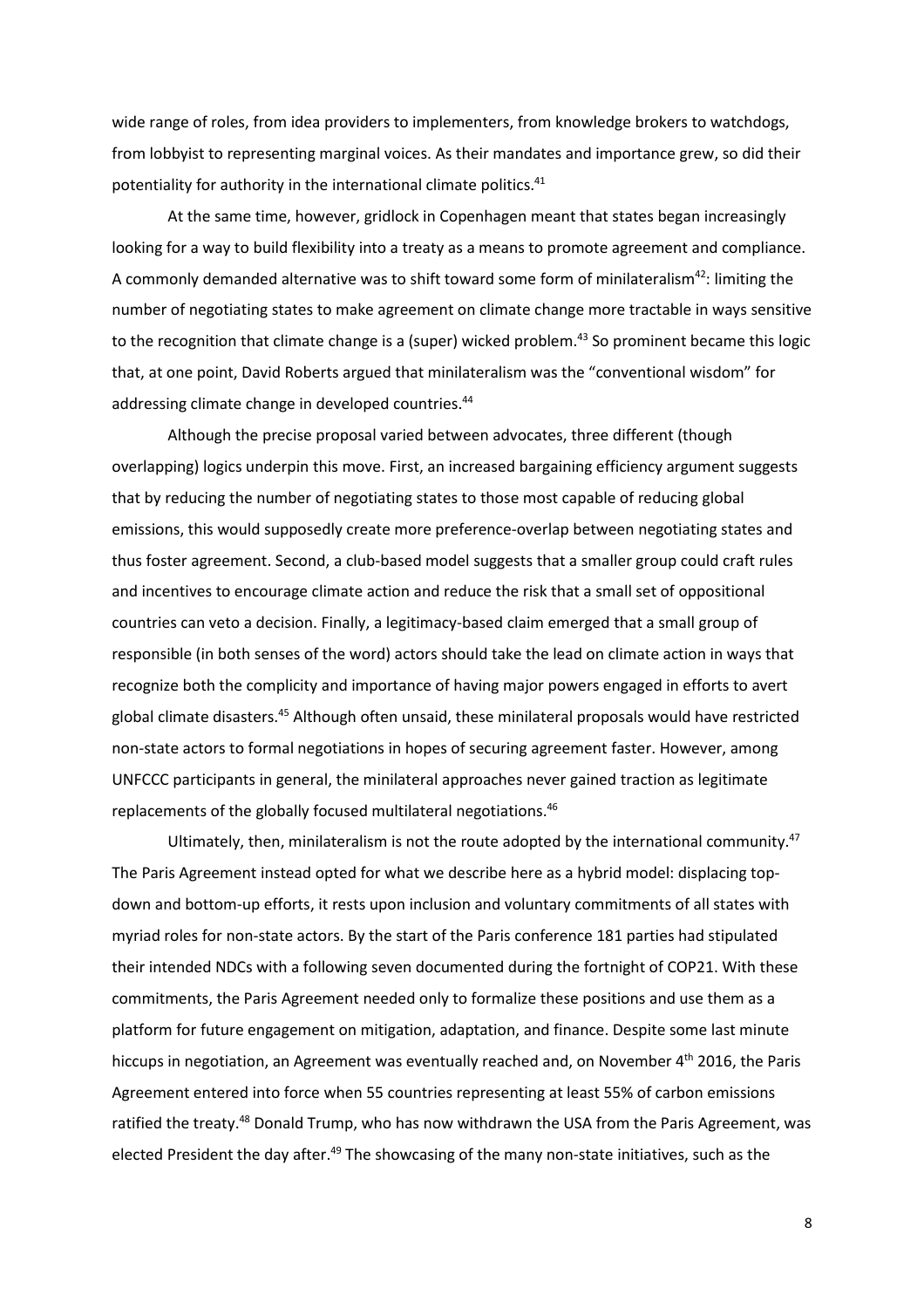under 2°C coalition of regions, cities and companies encompassing about a third of the global emissions, together with China's declaration of taking the leadership helm, became emblematic for the resolve to stick to the Paris Agreement.

## **A Hybrid Agreement**

What shape did the Paris Agreement take, and how does it relate to multilateralism and non-state actors? The emerging literature on the Paris Agreement uses similar nomenclature to describe how the key elements fit together into a comprehensible whole. Johan Rockström and his colleagues suggest that 'the hybrid make-up of the PA is the result of pragmatic political design'.<sup>50</sup> Harro van Asselt and his co-authors argue that 'the hybrid model of international climate policy embodied in the Paris Agreement requires countries to deliver their nationally determined contributions (NDCs) and to progressively increase collective and individual efforts over time.<sup>'51</sup> Similarly Dan Bodansky and Elliot Diringer noted in the lead up to Paris that the Durban platform, combined with policy shifts at the Lima and Warsaw COPs, meant that a hybrid model would ensue at Paris.<sup>52</sup> Radoslav Dimitrov argues that the Paris Agreement "is a hybrid that enshrines both bottom-up and top-down approaches to global climate governance."<sup>53</sup> Michele Stua characterizes the Paris Agreement as a 'hybrid, holistic, harmonised' model of multi-level climate governance for the supply, demand, and exchange of mitigation outcomes.<sup>54</sup> Finally, Karin Bäckstrand and her colleagues describe the Paris Agreement in terms of a hybrid architecture.<sup>55</sup> While there seems to be convergence on this language, precisely what is 'hybrid' about the Agreement remains underspecified. In order to provide conceptual precision for the literature and undertake a critical review of the promises and pitfall of the Agreement moving forward, we discuss how the Agreement is a hybrid architecture in light of non-state actors.

#### *Beyond Top-Down and Bottom-Up: NDCs and Non-state Actors*

We suggest that the Paris Agreement is a hybrid of state and non-state action, exemplified and solidified through NDCs and orchestration. This shift unsettles categorizations of top-down and bottom-up activity, as well as issues of legality, voluntarism, and other established concepts in climate governance. Generally speaking, *top-down* refers to the relative authority of the actors who seek to produce an intended outcome. The more centrally located to the authoritative power, the closer to the top. The concept of top-down in the Kyoto Protocol context often referred to the decisions which should be implemented through command and control. Alternately, *bottom-up* implementation refers to action originating from the target groups intended to implement the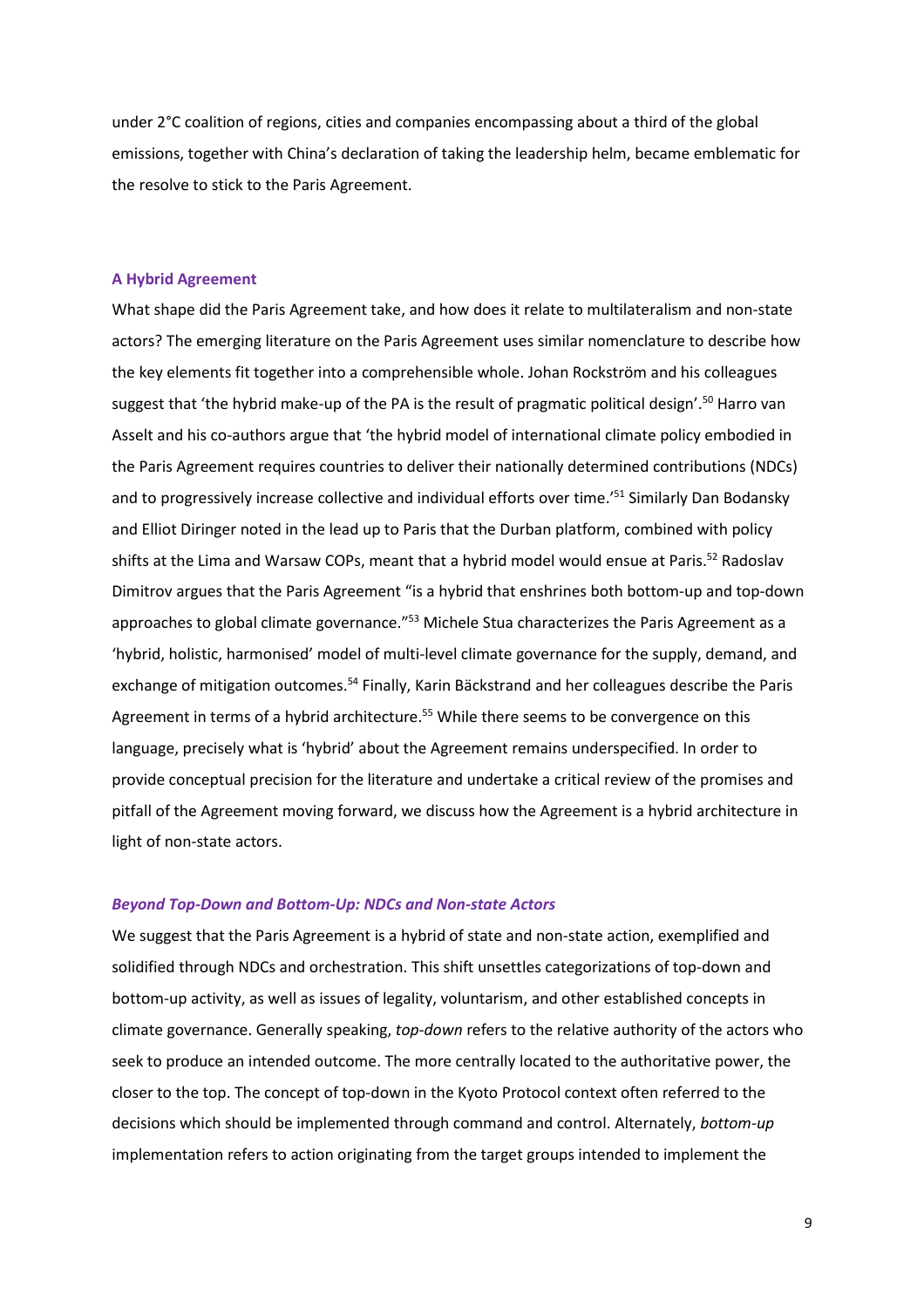policy. Policy decision, either through statutes, executive orders, or court decisions at both nationstate and sub-state level, should spur implementation of the general goals of the agreement, in addition to company policies and other non-state initiatives. In the UNFCCC bottom-up draws attention to the usage of voluntary contributions to implement the Protocol or the Framework Convention. Top-down and bottom-up then implies a hierarchical relationship in terms of actions initiated by actors with relative decision-making authority, and does not refer specifically to modes of decision-making (legal, non-binding etc.).<sup>56</sup> As the locus of authority is changing in the post-Paris climate governance, the top-down/bottom-up distinction becomes harder to establish.

In large measure, this is because the Paris Agreement consolidates the bottom-up approach to target setting that emerged in the aftermath of Copenhagen, where developed countries agreed to provide national mitigation pledges. These pledges are not legally binding, but the framework for monitoring them does have this status.<sup>57</sup> This process entails several commitments. First, in 2018, there will be a facilitative dialogue on mitigation. Second, according to Article 4.9 of the Paris Agreement, from 2020 a new or updated NDC will be required that outlines commitments for the next period. These must be renewed every five years, and according to Article 4.3, each submission must build upon the previous to reflect the individual state's "highest possible ambition, reflecting its common but differentiated responsibilities and respective capabilities, in the light of different national circumstances". Finally, building on the facilitative dialogue in 2018, from 2023 onward every five years there will be a global stocktake on mitigation, adaptation, and finance. This stocktaking – enshrined in Article  $14$  – is designed to track progress of NDC implementation.<sup>58</sup>

In addition to these formal procedures, Article 13 also formulates a 'transparency framework' building supposedly on the Kyoto Protocol's model. This framework is supposed to ensure that states begin harmonizing the formulation of their NDCs through the usage of similar metrics and with a common format. The details of this Framework will be negotiated in 2018.<sup>59</sup> Both the transparency framework and the global stocktake will engage non-state actors directly. This will most likely take the form of non-state actors engaging in monitoring, review, and verification (MRV) of state NDCs, and feeding this information in to the global stocktake process as well as the compliance mechanism (Article 15).<sup>60</sup> Especially concerning the NDCs of Least Developed Countries – who may lack the means of costly MRV – non-state actors will prove vital.

Although NDCs combine top-down and bottom-up practices in some ways, this binary distinction is not very helpful for understanding the hybridity of international climate governance after Paris. As noted above, legal bindingness is not restricted to top-down governance and bottomup with voluntarism. After the Trump administration's announcement to withdraw the United States as a Party to the Paris Agreement, states such as Hawaii, California and Colorado, and cities, such as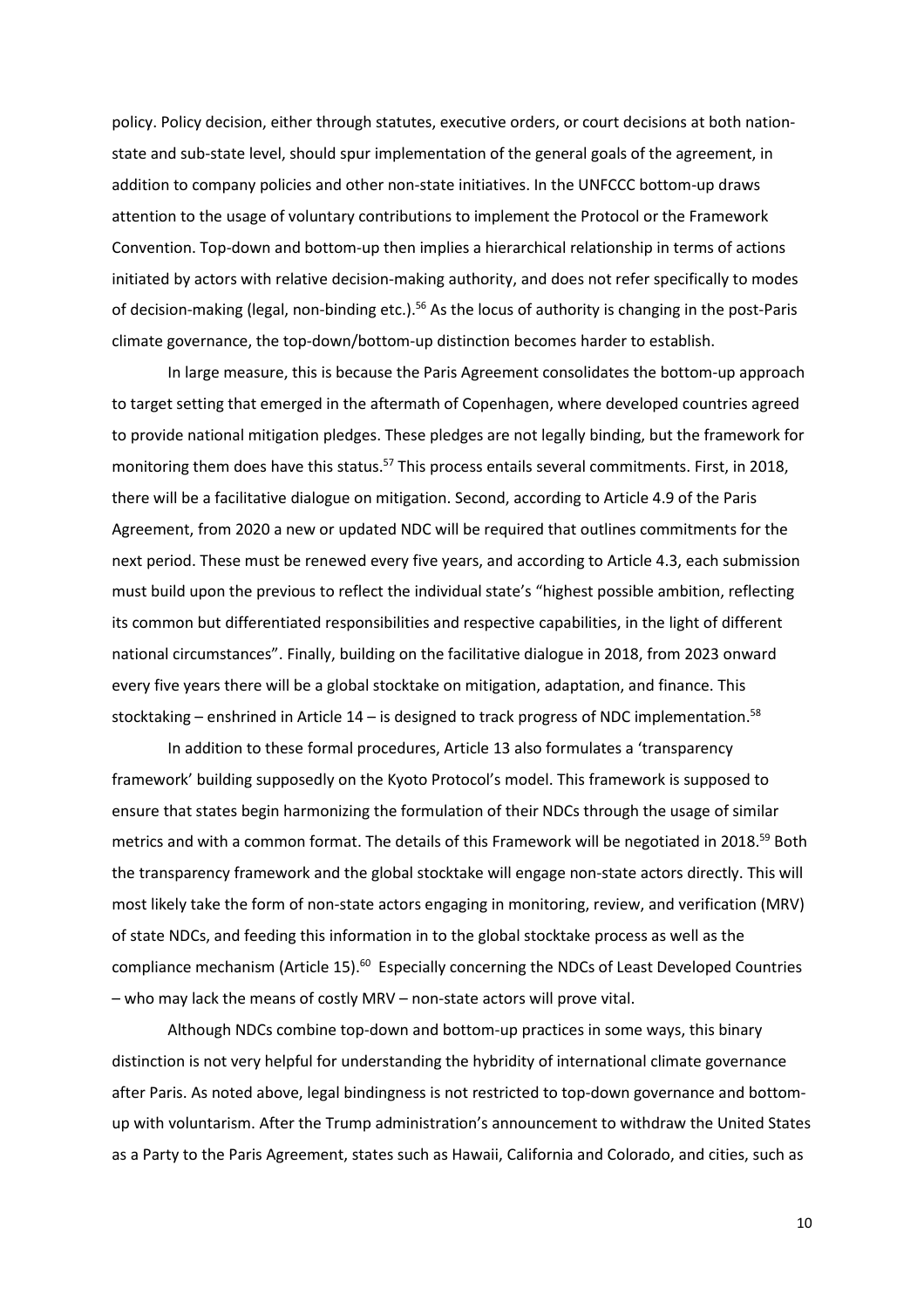New York, Los Angeles, Atlanta, Salt Lake City, and Pittsburgh, have through executive order or other decisions decided to commit to the Paris Agreement. Even if these commitments are still unfolding, several of them may be seen as legally binding bottom-up initiatives contributing to the Paris agreement.

#### *The UNFCCC and Orchestration*

Beyond the merging of top-down and bottom-up – and legal bindingness alongside voluntary contributions with the NDCs - the Paris Agreement is also hybrid in terms UNFCCC orchestration and non-state actor engagement.<sup>61</sup> The basic premise underpinning orchestration is that states and IOs – lacking hard-and-fast means of securing compliance – seek to mobilize or even catalyze the efforts of third parties in pursuit of some governance goal. This is typically cashed out in terms of an orchestrator-intermediary-target model: orchestrators enlist intermediary third parties to impact targets in pursuit of some governance goal. Orchestration therefore moves away from principalagent models of governance and instead relies upon the provision of material or ideational resources as a means of moving intermediaries – and ultimately targets – toward particular actions and goals. For instance, Hale and Roger discuss how both states and IOs can orchestrate sub- and non-state action. The World Bank, to take one case, orchestrated the Global Gas Flaring Reduction Partnership that sets out a number of rules that oil companies and other concerned actors should adopt. This initiative engaged a number of intermediaries – state governments, oil companies, nonstate watchdogs, and other IO bureaucracies – and pushed these actors to alter their own or other target behavior.<sup>62</sup>

Orchestration in the UNFCCC is most clearly exemplified by the Lima-Paris Action Agenda (LPAA) and the related Non-State Actor Zone for Climate Action (NAZCA) Portal. Both of these initiatives were launched by a quartet of actors: the Peruvian Presidency at COP20, the French Presidency of COP21, the Executive Office of the United Nation Secretary-General, and the UNFCCC Secretariat. Since that time, at Marrakech, the LPAA is being rebranded as the Global Climate Action Agenda. LPAA, or now the GCAA, was framed as the 'fourth pillar' of the Paris Agreement (alongside national pledges, the financing package, and the negotiated agreement). It showcases non-state climate action across 12 thematic fields. NAZCA, in a different vein, is an open portal through which non-state actors can pledge their own contribution to emission reduction, adaption efforts, etc. NAZCA and LPAA are also facilitated by the appointment of two high-level champions – Laurence Tubiana, French Ambassador for climate change and Ms. Hakima El Haite, Minister Delegate to the Minister of Energy, Mining, Water and Environment of Morocco – who will oversee non-state efforts between 2016-2020.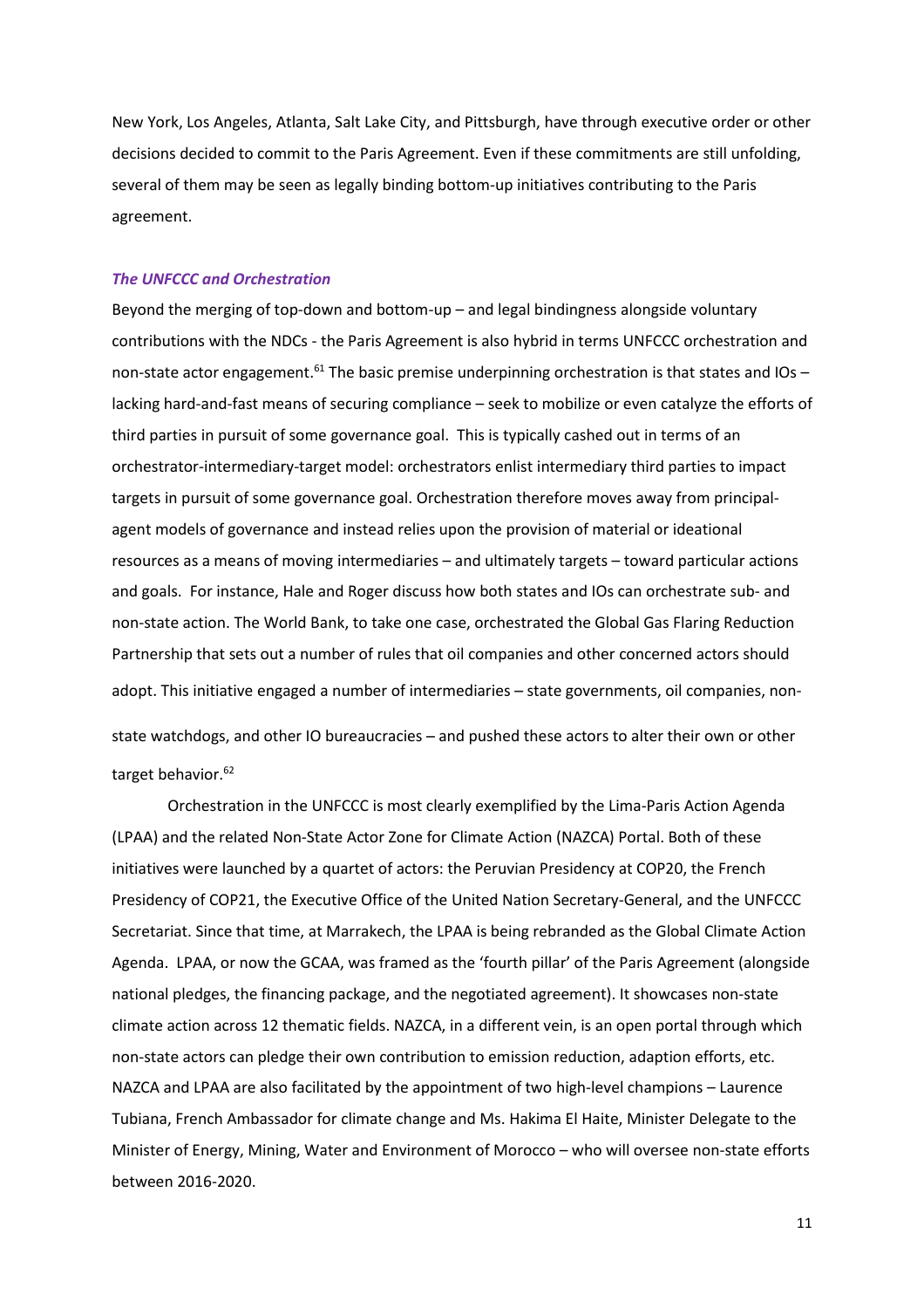The Paris Agreement solidifies the UNFCCC as orchestrator of the transnational (non-state) actors. It does so by mandating the continuation of NAZCA (para. 118), the new GCAA (para. 117), and the high-level champions (para. 122). Since Marrakesh, there has been a concerted shift by the High-Level Champions to consolidate these orchestration efforts under the NAZCA and especially GCAA label. This has entailed releasing a' Roadmap for Global Climate Action', showcasing non-state efforts, and calling for non-state actor contributions in the aforementioned Roadmap. For instance, at the Marrakesh COP in 2017, the High-Level Champions hosted an event designed to discuss the role of non-state actors in monitoring and tracking NDCs, contributing to technical expert meetings, and participating in mitigation/adaption efforts.<sup>63</sup>

Yet these efforts to orchestrate non-state actors come with their own set of complications. Even though non-Party stakeholders are invited to scale-up their commitments, how will these efforts be related to NDCs? Who will be responsible for measuring non-state commitments and ensuring their implementation? Will the high-level champions be neutral promoters of non-state climate action, or partisan actors with their own agenda? The hybrid architecture thus complicates the relationship between multilateralism – states and the UNFCCC Secretariat – and transnational non-state actors.<sup>64</sup>

#### **NON-STATE ACTORS IN THE POST-PARIS ERA: JUSTICE, LEGITIMACY, AND EFFECTIVENESS**

This architecture of the Paris Agreement will have a major bearing upon the ability of states and non-state actors to tackle the demands wrought by global warming. In order to think about how this hybrid architecture may work in practice, we focus on assessing how non-state actors may contribute in terms of justice, legitimacy, and effectiveness. These are important topics that the post-Paris literature has begun assessing, albeit unsystematically.<sup>65</sup> We discuss these three features, note connections between them, and conclude by suggesting that non-state actors will need to play many diverse roles if the Paris Agreement will approach its lofty aspirations.

#### **Sidebar: Explaining the Emergence of the Hybrid Architecture**

Although we focus on assessing the justice, legitimacy, and effectiveness of the Paris Agreement with respect to non-state actors, it will be equally important for scholars to explain why this model was chosen and how it was enacted. This will likely entail both qualitative work (archival, interviews) and quantitative analysis to explain state preferences. This work should also focus on explaining how non-state actors mattered in bringing this situation to fruition by inserting themselves in policy processes, keeping global warming high on the international agenda, and lobbying domestic governments to work on inter-governmental relations between the COPs.<sup>66</sup>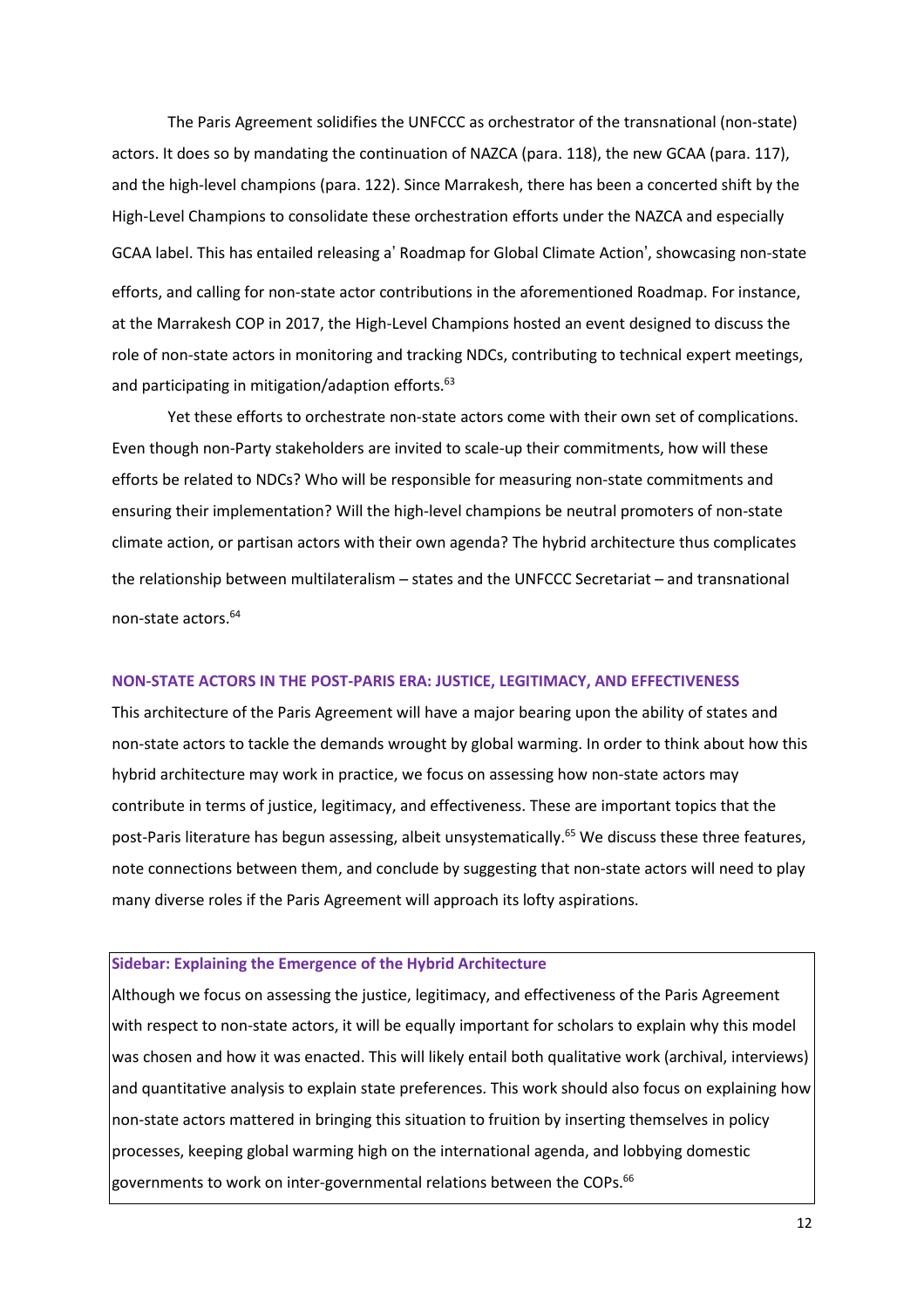#### **Justice**

The hybrid multilateral characteristic of non-state actor engagement in the UNFCCC under the Paris Agreement continues to pose questions of justice and equity when it comes to deciding who gets what, when, and how. Sites of climate governance are crowded, highly contested, and often disjointed from one another, in particular across multiple levels of governance.<sup>67</sup> This has led to conflict between global goals and on-the-ground realities, which is also played out between global justice discourses and local perceptions of justice.<sup>68</sup> Unless the root causes of ongoing inequality between the haves and have-nots, and the developed and developing worlds, are addressed, climate governance post-Paris will continue to result in harm done and in violations to the human rights of local communities.<sup>69</sup> How such matters of justice are dealt with (or not) will be a crucial determinant of the effectiveness of the post-Paris climate regime, according to Chuks Okereke and Philip Coventry. <sup>70</sup> Whilst references to climate justice, human rights and equity are included in the Paris Agreement's preamble, they are not elaborated on in its substantive provisions.<sup>71</sup> Addressing such issues is important not only because it is relevant to those who will be most affected by climate change, but also because justice analysis is essential for understanding the dynamics behind political claims, actions and trade-offs.<sup>72</sup> In this section, we elaborate on key elements of agency, access and allocation in relation to justice post-Paris.

#### *Agency*

Agency is concerned with who makes decisions on behalf of whom.<sup>73</sup> It is widely acknowledged that climate governance no longer rests solely with states, if it ever has. <sup>74</sup> Hierarchical forms of governance have been replaced with a more complex polycentrist and plurilateralist world "order" as non-state actors play increasingly visible and influential roles and top-down/bottom-up modalities are subverted.<sup>75</sup> However, procedural injustices over inadequately representing the views and voices of the (adversely) affected remain a major shortcoming in climate governance, as noted in the section on legitimacy. Many have documented the ways in which reducing emissions from deforestation and forest degradation in developing countries (REDD+) projects have been designed and implemented without due involvement of local stakeholders.<sup>76</sup> This also plays out in the (still) limited participation of observer organizations, in particular of the marginalized, during COP proceedings. <sup>77</sup> Many argue that civil society participation must continue to be improved if the democratic legitimacy of environmental governance is to be strengthened.<sup>78</sup>

The role and status of observer organizations in the UNFCCC have indeed changed over the years. The Paris Agreement dedicates one of six sections of its preambular text to non-party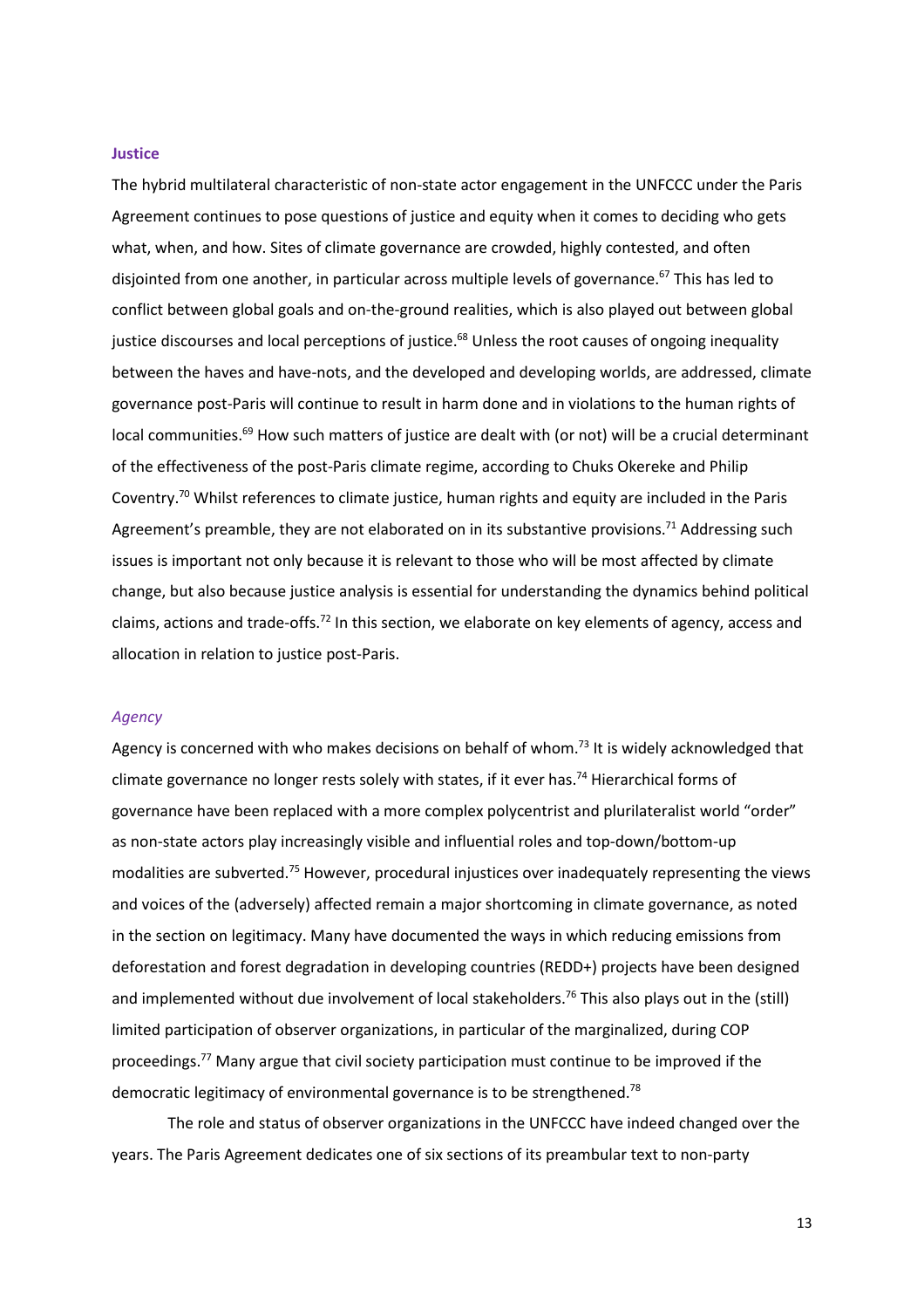stakeholders. The verdict may still be out with regard to the optimal level of non-state participation in intergovernmental climate proceedings post-Paris. Questions, such as to what extent too much civil society participation might contribute to paralysis of negotiations (and a threat to national sovereignty)<sup>79</sup> and whether non-state actors under this system are able to influence decisions more than minimally, $80$  in particular when the policy outcomes affect them directly, are still debated.

Formal interaction and discussion between national delegations and observer organizations have in the past not been directly facilitated by the UNFCCC beyond perhaps constituencies making statements in the high-level segment of each COP and special meetings for party-observer exchanges hosted by the UNFCCC Secretariat. This can happen through side events, thematic days and exhibit spaces; yet, effective channels for bringing alternative discourses, such as on justice and the rights of Mother Earth, to the negotiating tables have been limited.<sup>81</sup> Although such discourses might surface in informal discussions such as the side events, discourses of market-based ecological modernization<sup>82</sup> and technocratic rationalization<sup>83</sup> remain dominant in the UNFCCC. Perhaps the "Multi-stakeholder Dialogue – Local Communities and Indigenous Peoples", held during SB46 in May 2017, is a departure from this. It is the first UNFCCC meeting co-chaired between a party delegate and an observer representative and driven by the desire of Indigenous Peoples to enhance their status from just observer to being granted decision-making rights (similar to Article 5 under the CBD perhaps). Discussions included comments acknowledging Indigenous Peoples not only as stakeholders but as 'right holders' and the need to enhance interconnectedness between different knowledge systems. 84

#### *Access*

Next we discuss access, in particular just (or unjust) access to benefits and rights.<sup>85</sup> The Paris Agreement, like other UNFCCC decisions, is driven by technocratic and market-oriented rationales that serve to produce economic efficiencies and market-driven ecological modernization. This paradigm is unsympathetic to alternative approaches, knowledge, values, and experiences,<sup>86</sup> thus erecting further barriers for indigenous groups, for example, to access their benefits and rights under the UNFCCC.<sup>87</sup> Indigenous peoples, with the help of NGOs, succeeded in their outcry during COP14 in Poznan in 2008 against having the plural of peoples dropped from negotiating texts. Its subsequent reinstatement acknowledged their status as peoples who share collective rights and responsibilities under the UN General Assembly resolution on the United Nations Declaration on the Rights of Indigenous Peoples. These collective rights are legally and normatively distinct from individual rights as they reflect different social, custodial and kinship obligations of indigenous peoples.<sup>88</sup>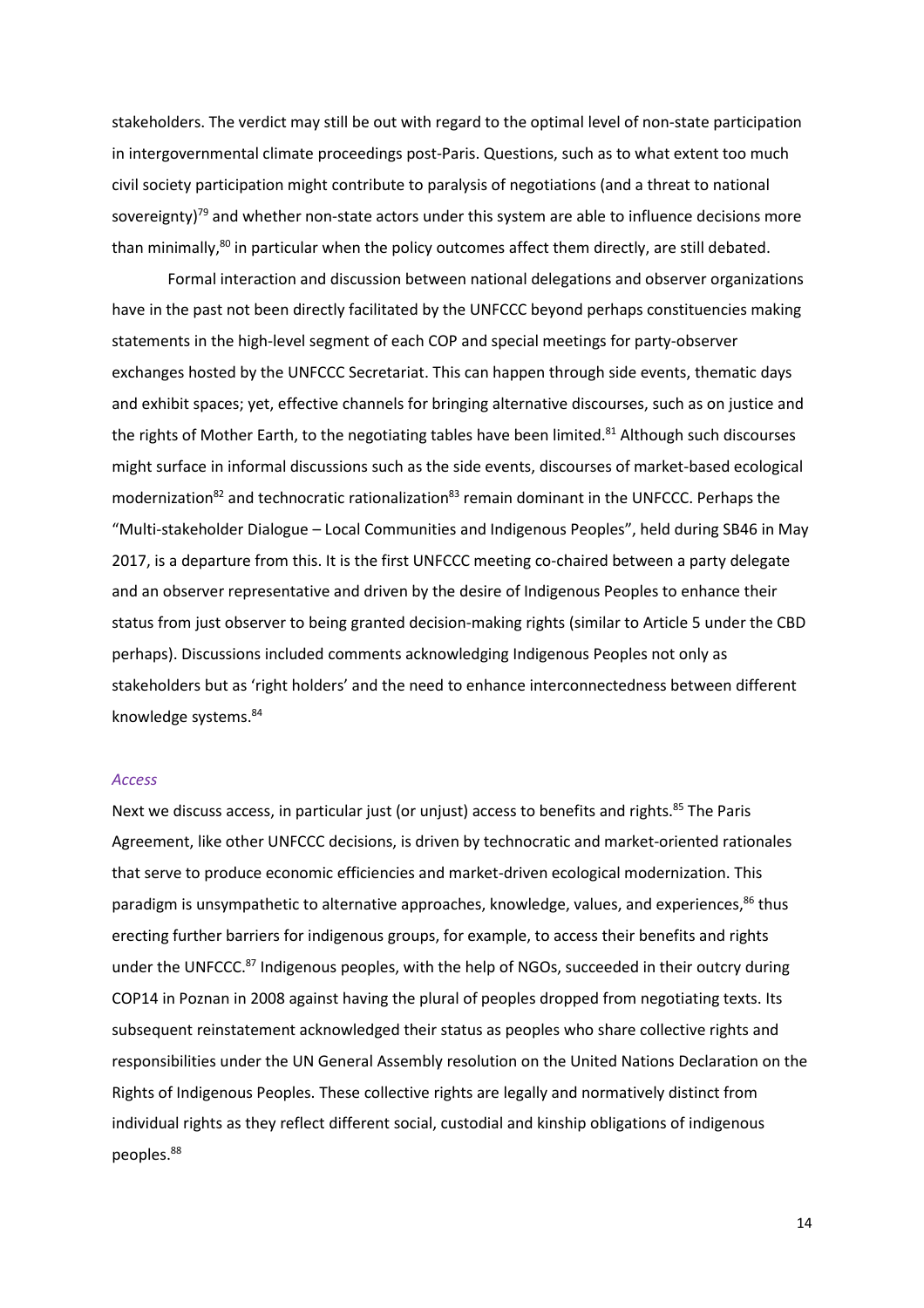Whilst the UNFCCC and the Kyoto Protocol had made no mention of any marginalized or vulnerable sub-groups, referring merely to the vulnerability of states, such as small-island states or Least Developed Countries, the Paris Agreement does make multiple references to such groups deepening the emergence of a hybrid arrangement. Formal acknowledgment of such rights and benefits comes with no guarantee they are always translated into action, however. The REDD+ safeguard provisions are a case in point. They were adopted to ensure that REDD+ activities do no harm to people or the environment. Safeguards that should be promoted and supported when undertaking REDD+ activities include the recognition of knowledge and rights of indigenous peoples and local communities as well as full and effective participation of relevant stakeholders, in particular indigenous peoples and local communities. In practice, however, there are numerous accounts of cases where these have been paid lip service to, at best.<sup>89</sup>

#### *Allocation*

Finally, we consider the just (or injust) allocation of climate-related responsibilities and financial compensations, including the emerging norm of loss and damage.<sup>90</sup> The principle of common but differentiated responsibilities and respective capabilities, in particular historical responsibility, has perhaps been the most significant underlying principle of the international climate regime. After the long era of rigid differentiation of countries according to their status as an Annex I or non-Annex I country (which featured a number of anomalies), the Paris Agreement has blurred this divide and instead refocused attention on levels of ambition and willingness to act on the part of states. It has granted non-state actors roles in reviewing the ambition of countries' NDCs, thereby blurring the divide between state and non-state actors also.<sup>91</sup>

The just allocation of climate finance, to both states faced with disaster relief and adaptation needs and non-state actors as capable partners in the delivery of relief and adaptation, is another area that will likely see further hybridization of climate governance post-Paris. Having promised the generation of 100 billion USD in annual flows to developing countries in need, the international community is faced with the challenge of mobilizing additional private finance, and bridging publicprivate investments, as well.<sup>92</sup> All three pillars of Article 2 of the Paris Agreement – mitigation, adaptation and finance – will therefore hardly be implementable unless non-state actors are part of the various global, national and local level efforts.

#### **Legitimacy**

Legitimacy is a crucial element of any governance system, determining whether actors find rules acceptable and rightful. Will non-state actors improve the legitimacy of the Paris Agreement? If so,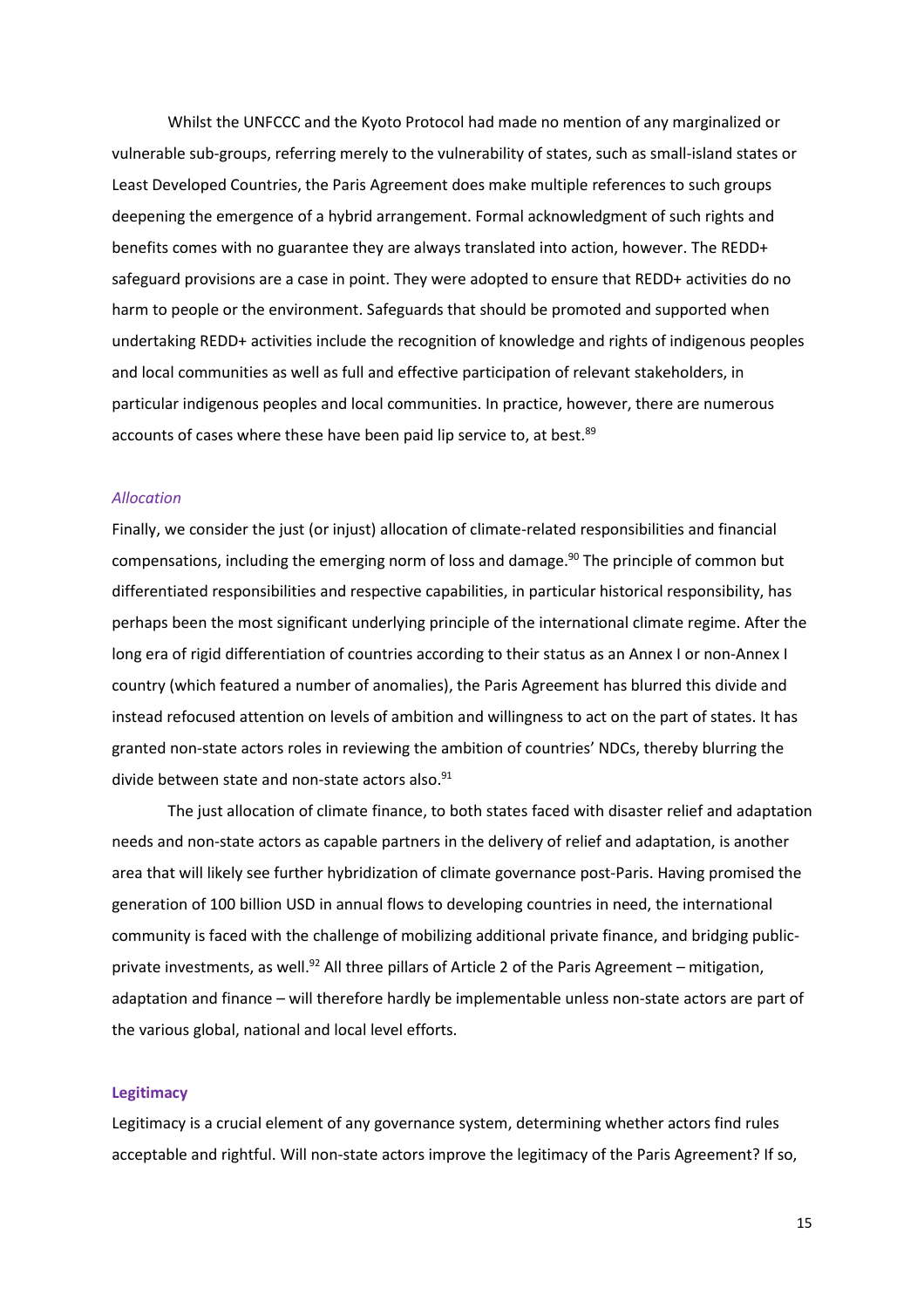how? Here we focus on participation, representation, and accountability as key elements necessary to generate legitimacy of the Paris Agreement in the eyes of different stakeholders.<sup>93</sup>

## *Participation*

Participation is a key element of legitimacy: it ensures that stakeholders are given a say in how rules and regulations are formed. The Paris Agreement is predicated on universal participation of states and broad inclusion of non-state actors across both axes of its hybrid structure. <sup>94</sup> By turning up at COPs in huge numbers as well as lobbying governments at home, non-state actors had an impact on several key elements of the Paris Agreement including the laudable (if problematic) 1.5 degree target<sup>95</sup> as well as the 'loss and damage' provision.<sup>96</sup> There is also an emerging literature on the importance of non-state actors in global climate governance, focusing on how domestic features (i.e. societal cleavages) condition meaningful participation.<sup>97</sup>

But here we want to highlight a normative concern surrounding participation, especially in terms of orchestration. The efforts of the UNFCCC and states to bring non-state actors within the fold of formal climate governance potentially undermines the contestatory potential of civil society.<sup>98</sup> This criticism – related to issues of agency above – brings to mind Foucault's notion of governmentality in which actors are conditioned to work in service of governors, thus depleting their critical potential. The literature on non-state participation post-Paris has barely begun to think through these kinds of normative questions.<sup>99</sup> However one recent contribution by van den Ven and his colleagues to the post-Paris literature has begun stressing that the evaluative tools for orchestration by the UNFCCC on orchestration platforms (such as those run by Ecofys) remains too narrow, focusing on limited conceptions of 'value' and thus depriving non-state actors of a broader range of participatory goals.<sup>100</sup> This mirrors problematic forms of knowledge exclusion discussed in the justice section. Given that non-state actors are increasingly brought into the hybrid architecture through monitoring of state NDCs and through orchestration efforts, both scholars and practitioners should bear in mind the importance of maintaining space for authentic deliberation and participation by non-state actors.<sup>101</sup>

#### *Representation*

While efforts at orchestration might have the potential for near universal scope, it is of course impossible for all stakeholders to participate directly in formal multilateral negotiations. Within the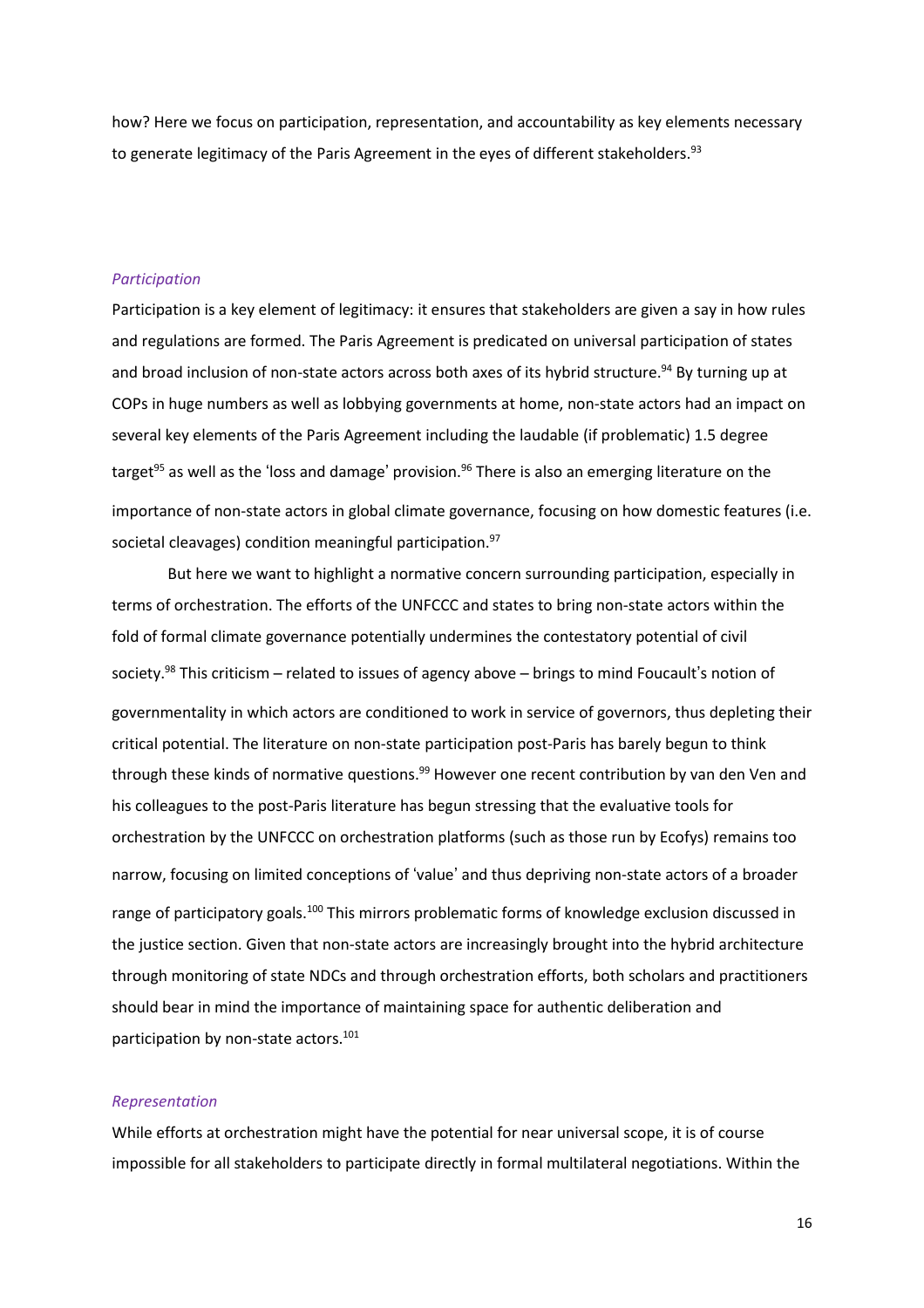UNFCCC this puts the question of representation at the forefront.<sup>102</sup> Those who gain accreditation have to 'make present' that which is absent: the views, ideas, and preferences of those they are supposed to represent. As non-state actors have gained increasing influence in climate negotiations (not to mention the impact of non-state actors as private governors or in networks), the legitimacy of representational claims need to be scrutinized.<sup>103</sup> This will be especially important in the post-Paris hybrid context as NGOs, businesses, and local governments will be asked to report on the impact of NDCs. This reporting will necessarily have to take consideration of how actors on the ground are experiencing mitigation and adaptation efforts.<sup>104</sup> Representative efforts will therefore need to be authentic – actually embodying the views of affected stakeholders – if the legitimacy of the Paris Agreement is to be maintained.<sup>105</sup> This follows closely from the questions of agency and access above, in which the lived experience of those peoples 'on the ground' need to be given due consideration. Without authentic (i.e. accurate and faithful) attempts at representation in hybrid multilateralism by non- and sub-state actors, justice and legitimacy will suffer.<sup>106</sup>

Yet evaluating the authenticity of representational efforts is tricky business. And here we see an unfortunate fissure opening up between empirical studies of representation – especially in the climate field – and political theory. Work in political theory now routinely recognizes that representation in a two-way process: not only do representatives reflect the views of those they claim to represent, but they are also essential in 'constructing' those views.<sup>107</sup> This complicates democratic notions of legitimate representation because the representative is no longer purely responsive to the representative, but actually shapes the represented wants. In the field of climate governance, we know of no study that takes this constructivist view of representation seriously. Yet finding ways to determine whether representative claims are authentic will prove vital for legitimacy. <sup>108</sup> This is especially true moving into the post-Paris period in which non-state actors play varied roles, such as monitoring NDCs, lobbying governments at the COPs, and partaking in orchestration efforts as both intermediary and target.

## *Accountability*

While participation and representation are critical, they most directly related to legitimacy when coupled with accountability: participating stakeholders – and their representatives – need to hold those who make decisions accountable. And alongside transparency (discussed below), accountability has become a central theme of discussions surrounding the hybrid Paris Agreement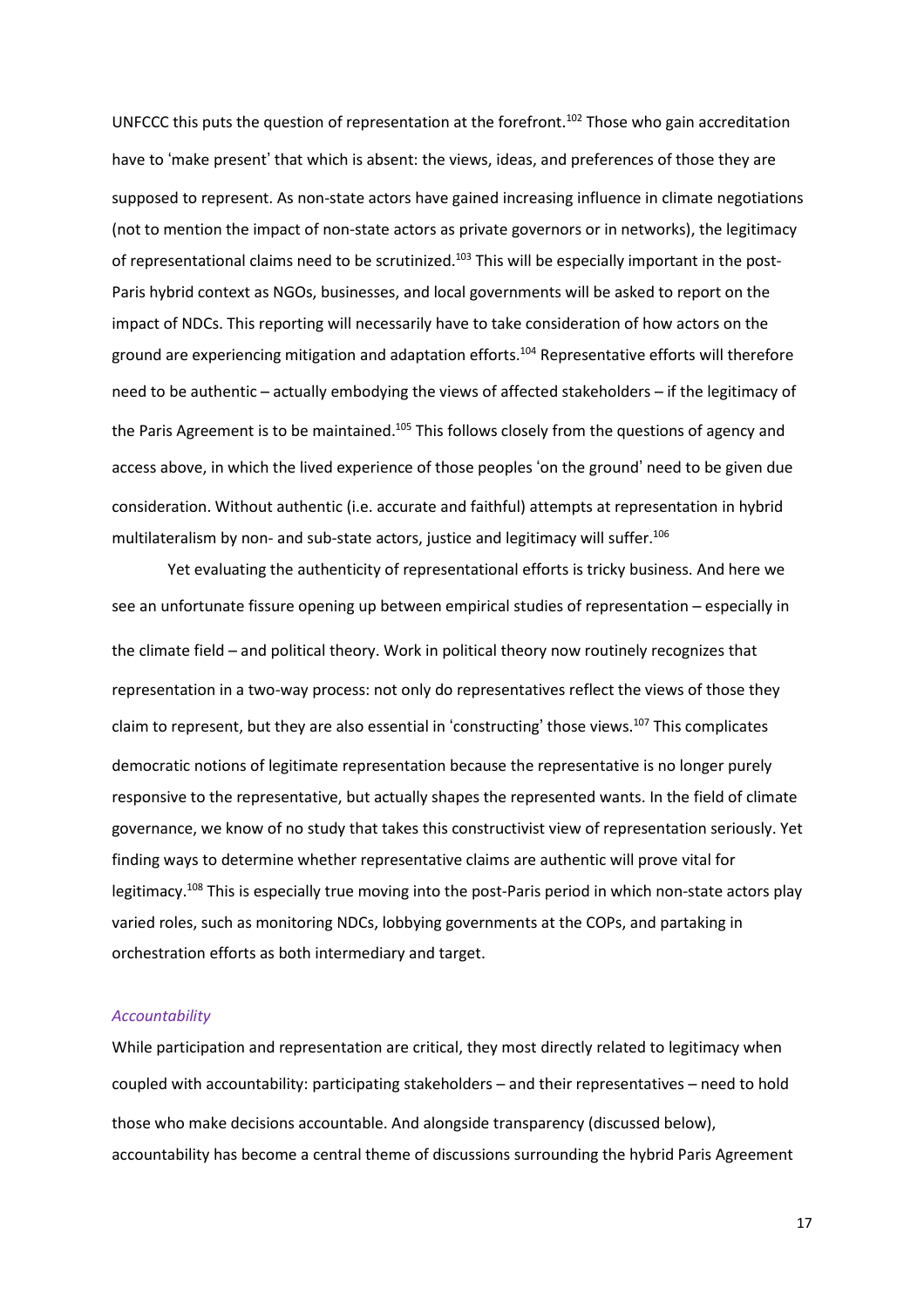along both axes.<sup>109</sup> On one hand, the implementation of NDCs will require states to be accountable to the commitments they make. This, as we have outlined, will require non-state actors to monitor, verify, and report on implementation efforts – highlighting the linkage between legitimacy efforts and effectiveness. But it also means that non-state actors will need to actively hold states to account through naming-and-shaming efforts between global stocktakes as well as at COPs (as we see currently with CAN's 'Fossil of the Day' awards). However, this watchdog role will be complicated until a transparency framework is in place and there is some convergence on how states should report NDCs.<sup>110</sup> We should also be wary that this watchdog function increases the likelihood of governmentality – that non-state actors are used in service of government functions.

It is in relation to orchestration, however, that efforts at accountability are more difficult to conceptualize. Orchestration, as a mode of governance, employs soft forms of steering by an orchestrator to mobilize intermediaries in order to influence targets. This lack of principal-agent dynamic muddles accountability relationships: who is setting goals in orchestration efforts?<sup>111</sup> Who is responsible for verifying that rules are implemented to reach those goals?<sup>112</sup> Who is responsible for ensuring that targets actually live up to their commitments? This last question intersects with debates over how accountable non-state actors need to be themselves, and to whom.<sup>113</sup>

Just as importantly, though, the proliferation of orchestration efforts by the UNFCCC and other actors runs the risk of undermining accountability even further: if the same actor can pledge a climate effort to multiple orchestration efforts, how do we avoid double-counting? Will states end up counting multiple commitments within their NDCs? The emergence of orchestration efforts such as NAZCA, LPAA, the GCAA as well as those by other IOs (the UN Secretary General, the World Bank, HLPF) and sub-national bodies raises serious accountability issues. Several pieces in the post-Paris period have begun noting how a lack of data from these orchestration initiatives will hamper accountability.<sup>114</sup> These difficulties will in turn increase the importance of non-state actors in orchestration as watchdogs of these various portals. For instance, the Carbon*n* Climate Registry, the CDP, the Covenant of Mayors, and many others will monitor and evaluate orchestration efforts. Given that the contributions of non-state actors through orchestration portals and other cooperative initiatives is often said to be necessary to close an emission gap in the Paris Agreement, maintaining accountability will be vital to the legitimacy and effectiveness of the Paris Agreement. This should entail accountability of both the orchestrator (to set up and maintain portals with quantifiable and comparable information to help avoid double counting) and accountability of targets (to ensure they make efforts to live up to their commitments). Through the GCAA the High-Level Champions have begun to gather state and non-state submissions on how this accountability could be strengthened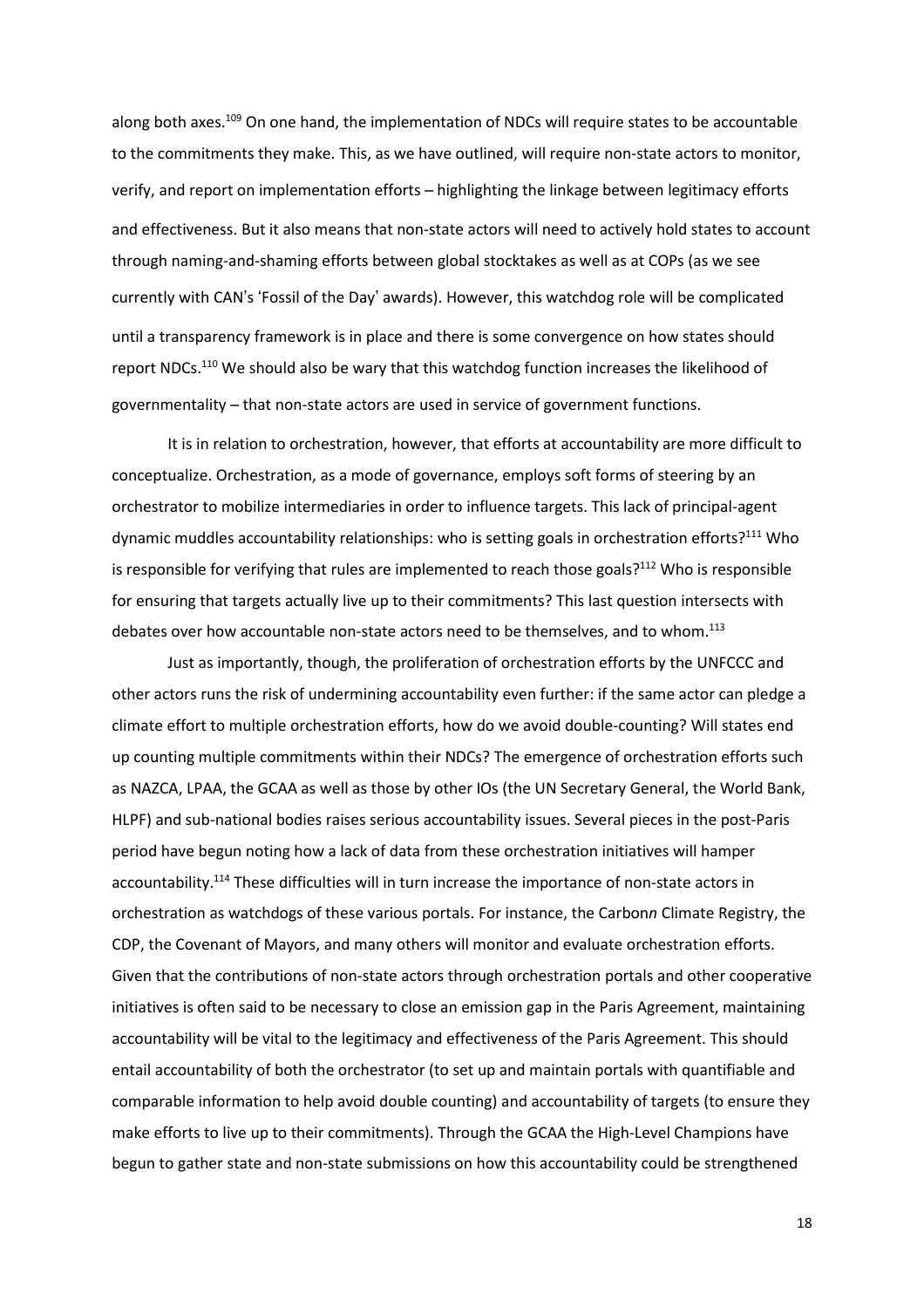in practice. Finding the balance between more orchestrated contributions (needed to tackle global warming), on one hand, and the ability to monitor said contributions through accountability mechanisms (needed for effective action) on the other, will prove paramount under hybrid conditions.

#### **Effectiveness**

Whether non-state actors' participation enhances or impedes the effectiveness of the Paris agreement is a third crucial element in viewing the significance of non-state activity. Effectiveness of an international agreement can be defined as the function of the ambition and stringency of Parties' commitments in combination with the levels of state's participation and their compliance with what has been agreed. Greater stringency of Parties' obligations increases effectiveness only to the extent it is not hampering participation or compliance to a greater proportion. Likewise, if ambitions are attenuated, greater participation may not improve the effectiveness.<sup>115</sup> For example, in a study of the 1991 Paris Principles on the Design of National Human Rights Institutions, Linos and Pegram (2016) show that having non-committal language weakened efforts in the compliance phase, in particular in authoritarian states.<sup>116</sup> The weak legal character of the Paris Agreement could lack effectiveness in the absence of strong instruments of compliance - one element of the effectiveness identity. On the other hand, the hybrid agreement may have spurred ambition and participation, the other two elements of the identity. In this section, we discuss how the literature has addressed nonstate actor effectiveness in relation to transparency, compliance and outcomes.

#### *Transparency*

The Paris Agreement includes a mechanism for scaling up Parties' contributions beyond the first fiveyear period starting 2020. The first round of NDCs will be reviewed and new and more ambitious contributions will be encouraged. A facilitative dialogue at COP23 in 2017 at Bonn shall explore possibilities to enhance effort to fulfil the Paris Agreement, including how information that is necessary for clarity, transparency and understanding countries contributions can be enhanced. This is an area where non-state actors are expected to provide important contributions.

The transparency framework is a core feature of the Paris Agreement.<sup>117</sup> It shall provide a "clear understanding of climate change actions". This includes clarity and tracking of progress on both mitigation and adaption contributions, including "good practices, priorities, need and gaps" (article 13.5). More specific roles for non-state engagement are laid out in the context of "Enhanced action prior to 2020". Parties are encouraged to cooperate with non-state actors in technical examination processes, which include sharing experiences and suggestions in addition to facilitating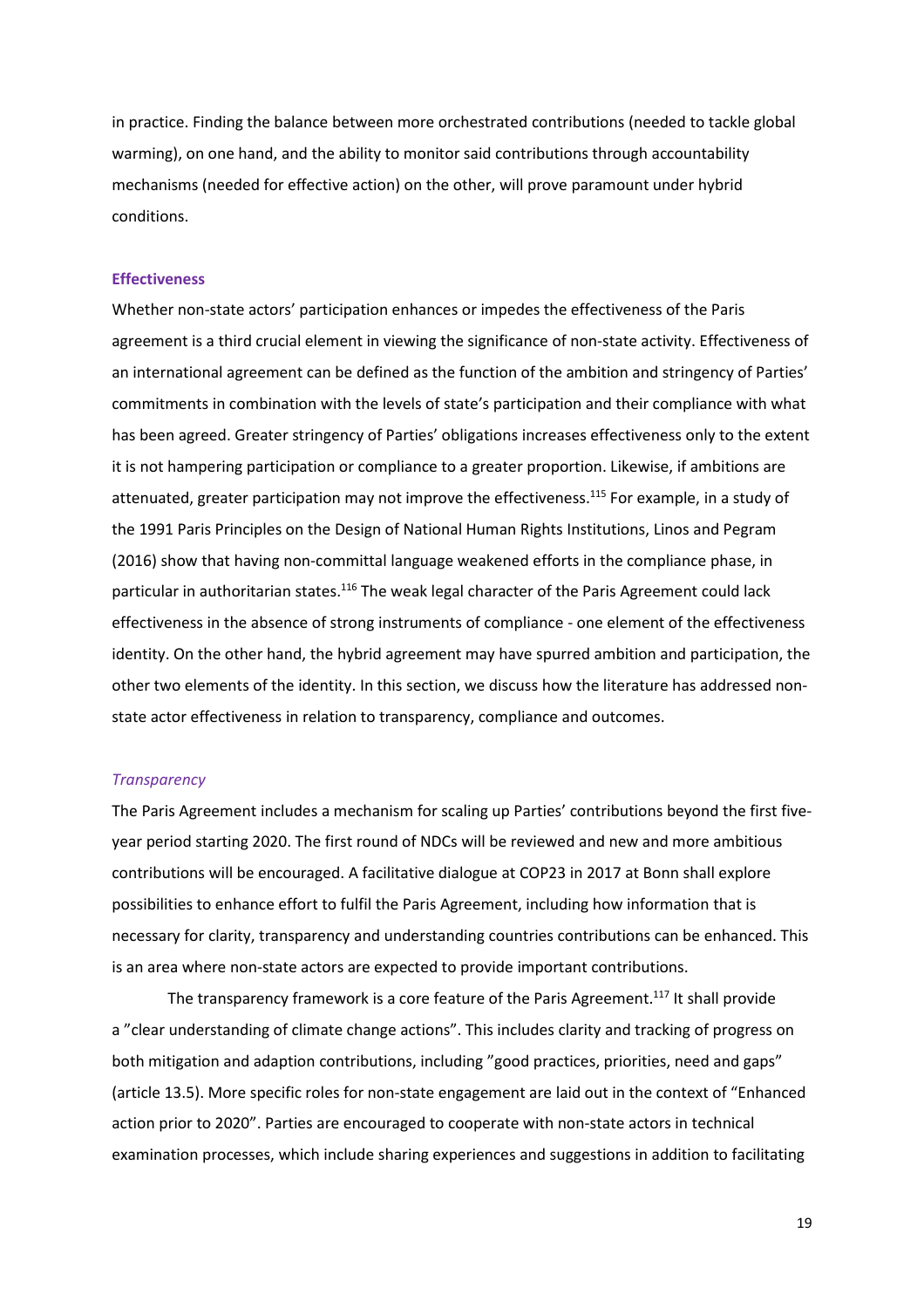implementation. Non-state actors are expected to show-case the large-scale momentum of an ongoing change, for example registering new and updated initiatives on the NAZCA platform.<sup>118</sup>

The LPAA independent assessment report – *Galvanizing the Groundswell of Climate Actions –* concludes that the process has been "highly effective at mobilizing initiatives, and giving them increased visibility and enhanced recognition". This foundation, the report argues, ensures that the supportive function of non-state actors will remain after COP21. "Elements of such supportive environment would include a system to track progress of climate initiatives, an increased focus on underrepresented action areas, and greater recognition to initiatives that are not yet recognized, especially those pertaining to adaptation" (p.25).<sup>119</sup> Contributing to the transparency framework would be an important contribution to a fundamental part of the Paris Agreement. Based on pre-Paris agreement this is a function that non-state actors can be expected to assume through a range of governance functions, such as shaping rules, principles and norms, providing information, capacity building, mobilizing public engagement, representing public opinion and including marginalized voices, in addition to the evaluation and monitoring of compliance.

#### *Compliance*

As part of the transparency framework, the Paris Agreement involves global stocktaking events every five years starting in 2023, where progress of compliance is assessed. However, how progress shall be assessed – in particular in relation to the vast flora of non-state contributions – remains a challenge. One example from the lessons from a prominent climate instrument - REDD+ - illustrates the implications. Its objectives – to reduce deforestation and forest degradation while safeguarding conservation, sustainable management of forests, and enhancing forest carbon stocks in developing countries – is now enshrined in the Paris Agreement's Article 5. The REDD+ case reveals diverging views of means of effectiveness. Donor countries understood the aim to enhancing transparency about existing actions and finances, thus identifying gaps and needs. The Coalition of Rainforest Nations, on the other hand, maintained the scaling up actions and finance meant delivering direct increase of funding.<sup>120</sup>

Differences in views on what contribution to compliance entails is one challenge. Another is how it shall be measured. Chan and his colleagues argue: "it is not very likely that the organizers of the high-level event would have the capacity to comparatively assess the performance of an extraordinarily large and growing set of non-State actions".<sup>121</sup> These authors conclude that demonstrating the contribution of non-state actions at the stocktaking events and Technical Examination Processes can be biased in the selection of cases. Thus, the assessment of non-state contribution to compliance at present and its potential for future actions may be skewed. In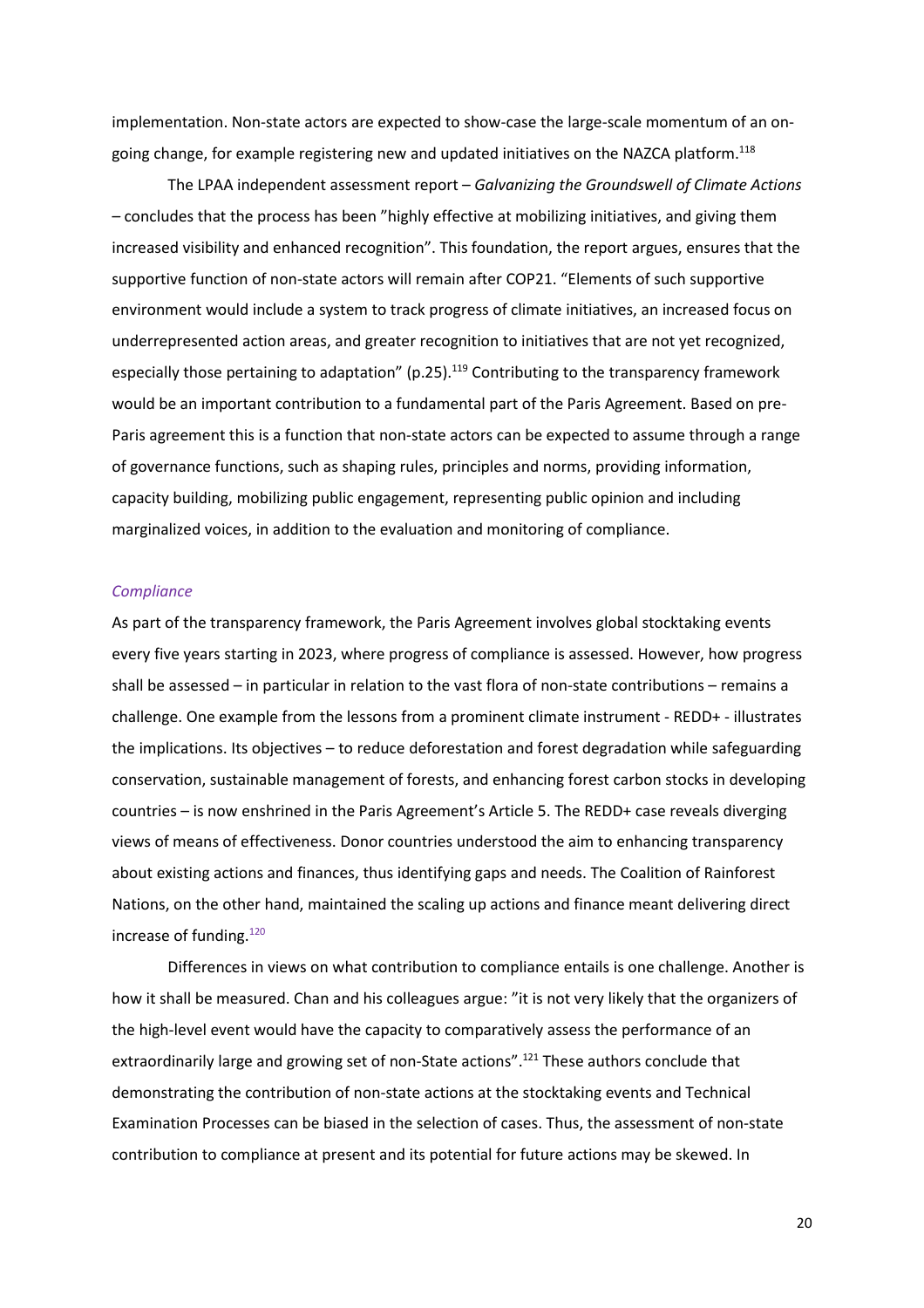particular if it remains unclear how progress shall be assessed, what type of non-state contributions are to be included, and which metrics shall be used for these actions. The hybrid architecture of Paris does not provide clear guidance on this challenge, but that the next few years of interactions between states and non-state actors will determine what is being measured and how.

#### *Outcomes*

The Intergovernmental Panel on Climate Change's fifth assessment report distinguishes between primarily three forms of effectiveness of policies or institutions, all related to the environmental outcomes: economic and cost as well as environmental effectiveness. Environmental effectiveness refers to "whether policies achieve intended goals in reducing emissions or other pressures on the environment or in improving measured environmental quality", whereas economic effectiveness is used to capture "the impact of policies on the overall economy". Cost-effectiveness, which is included in economic effectiveness refers to "the principle of attaining a given level of environmental performance at lowest aggregate cost."<sup>122</sup> The literature on the effectiveness of nonstate participation in climate governance is often referring to the environmental effectiveness. This could be achieved by contributing by concrete emission reductions.<sup>123124</sup> Other motives for non-state contributions could be cost effectiveness by taking on monitoring tasks otherwise performed by government agencies or complement the public funding in climate finance to deliver the committed annual 100 US billion<sup>125</sup> or other adaption finance.<sup>126</sup> Further, they can achieve economic effectiveness, for example by involving businesses and cities in greening the economy.

Not only are non-state actors being asked to help monitor others, to spur cost effectiveness, from a state perspective, they are also asked to raise finance and implement changes themselves. The Paris Agreement addresses a number of mitigation, adaptation, finance and sustainable development objectives. So while non-state actions are expected to contribute to the reduction of greenhouse gases, enhancing adaptation, and raising finance, the Paris Agreement also sets out to "strengthen the global response to the threat of climate change, in the context of sustainable development and efforts to eradicate poverty" (article 2).<sup>127</sup>

In the lead up to Paris, Blok et al. argued that 21 major initiatives involving a wide range of non-state actors would have the capacity to spur greenhouse-gas emission reductions at the scale of ten gigatonnes of carbon dioxide equivalent by 2020. Such contributions, including emission reduction of the top 1,000 companies, supply-chain emission reductions, actions by green financial institutions, major cities initiative and subnational governments as well as voluntary-offset companies and consumers, would put the world on track of limiting global temperature increase to 2°C above pre-industrial levels, according to the authors.<sup>128</sup> The high expectations on non-state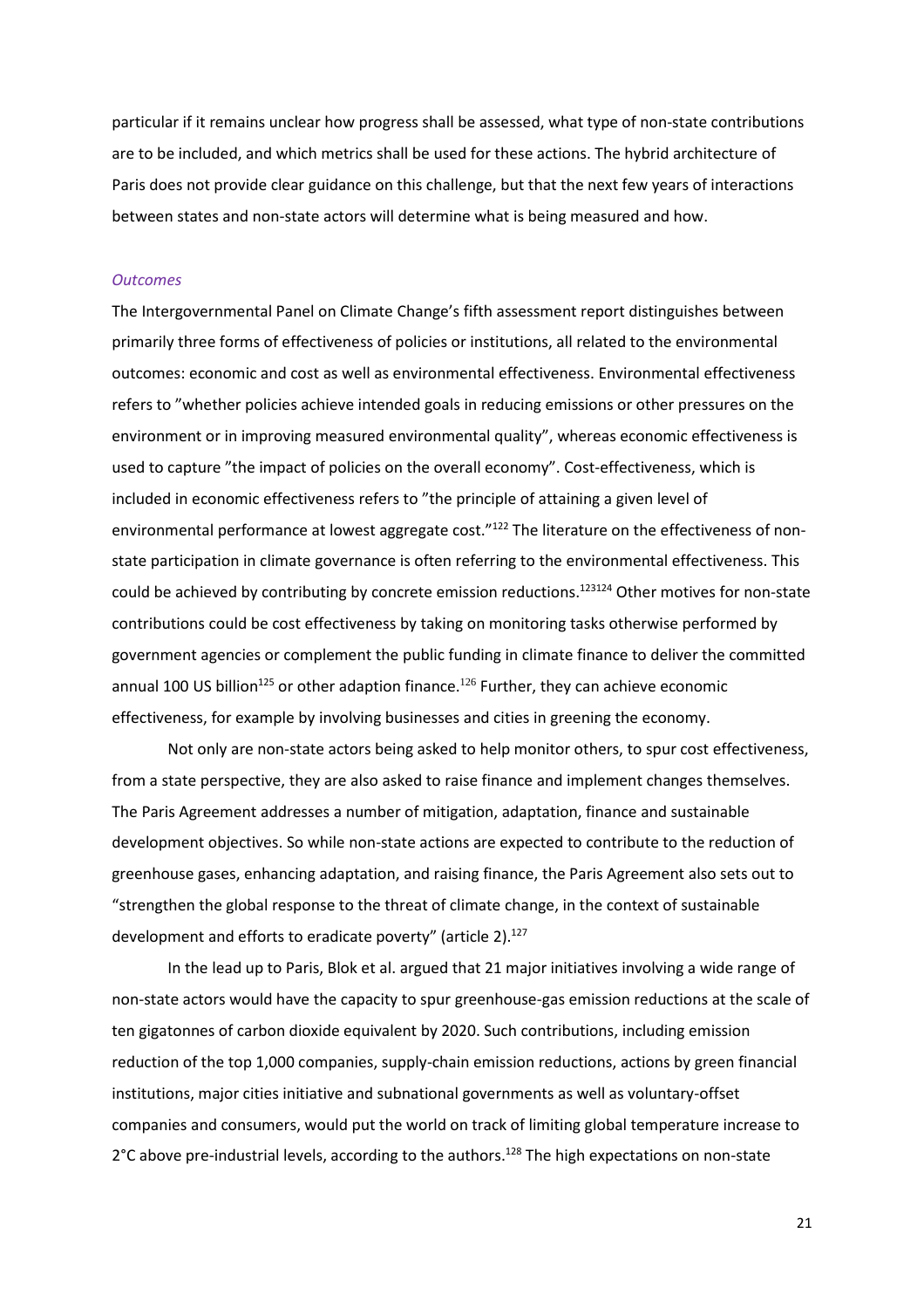actors remain, although some concerns have been raised that relying on non-state initiatives may provide states with an excuse to shy away from responsibility.<sup>129</sup>

However, there is little systematic research on the outcome performance of organized nonstate and subnational contributions to international efforts. Chan and colleagues (2016b) analyzed 25 out of 52 climate actions in both developed and developing countries that were launched at a pre-meeting to Paris: the 2014 UN Climate Summit in New York. It was the first major initiative to formalize the non-state contribution to the Paris process. They assessed to what extent the production of outputs one year after were likely to deliver expected social and environmental impacts. The authors concluded that the output performance is higher than expected after one year compared to studies of similar actions at the World Summit for Sustainable Development in 2002. Yet, they found varieties between policy areas. For example, energy actions had been fulfilled to a greater extent than actions for creating resilience. Partly, this may be explained by the actions aiming at enhancing resilience were in fact launched in conjunction to the meeting, whereas energy actions draw on on-going initiatives and existing competences within participating organizations. 130

Nevertheless, it points at the importance of distinguishing between the different goals of the Paris Agreement when assessing effectiveness of non-state actions. Chan and co-authors ask if actions related to resilience may take longer time or encounter more obstacles. Also, the effectiveness of initiatives in the energy sector may appear high, whereas it in fact has been initiated long before it was packaged as a new initiative. Chan and colleagues also found substantial disparities between performance in developing and developed countries: "While many actions target low-income and lower-middle-income economies, the implementation gap in these countries remains greater" compared to OECD countries.<sup>131</sup> This highlights a core issue for the means of effectiveness of climate actions. Although there are few systematic empirical studies, they point to a clear connection between high performance and access to financial and organizational capacity.<sup>132</sup> About half of the New York meeting initiatives had sufficient staff or secretariats, budgets, work plans, and monitoring capability.<sup>133</sup> Yet a substantial part lacked the critical capacity, including many of the arrangements that carried on since COP 20. If the lack of the necessary organizational features in many of the non-state initiatives persists, it may hamper many of the Post-Paris contributions.<sup>134</sup>

#### **CONCLUSION**

This article has had three objectives. First, we have documented the myriad roles non-state actors have played in global climate governance leading up to, and in the aftermath of, the Paris Agreement. Understanding past roles will be important in assessing both potentialities and progress in non-state actor activity as we move in to the post-Paris period.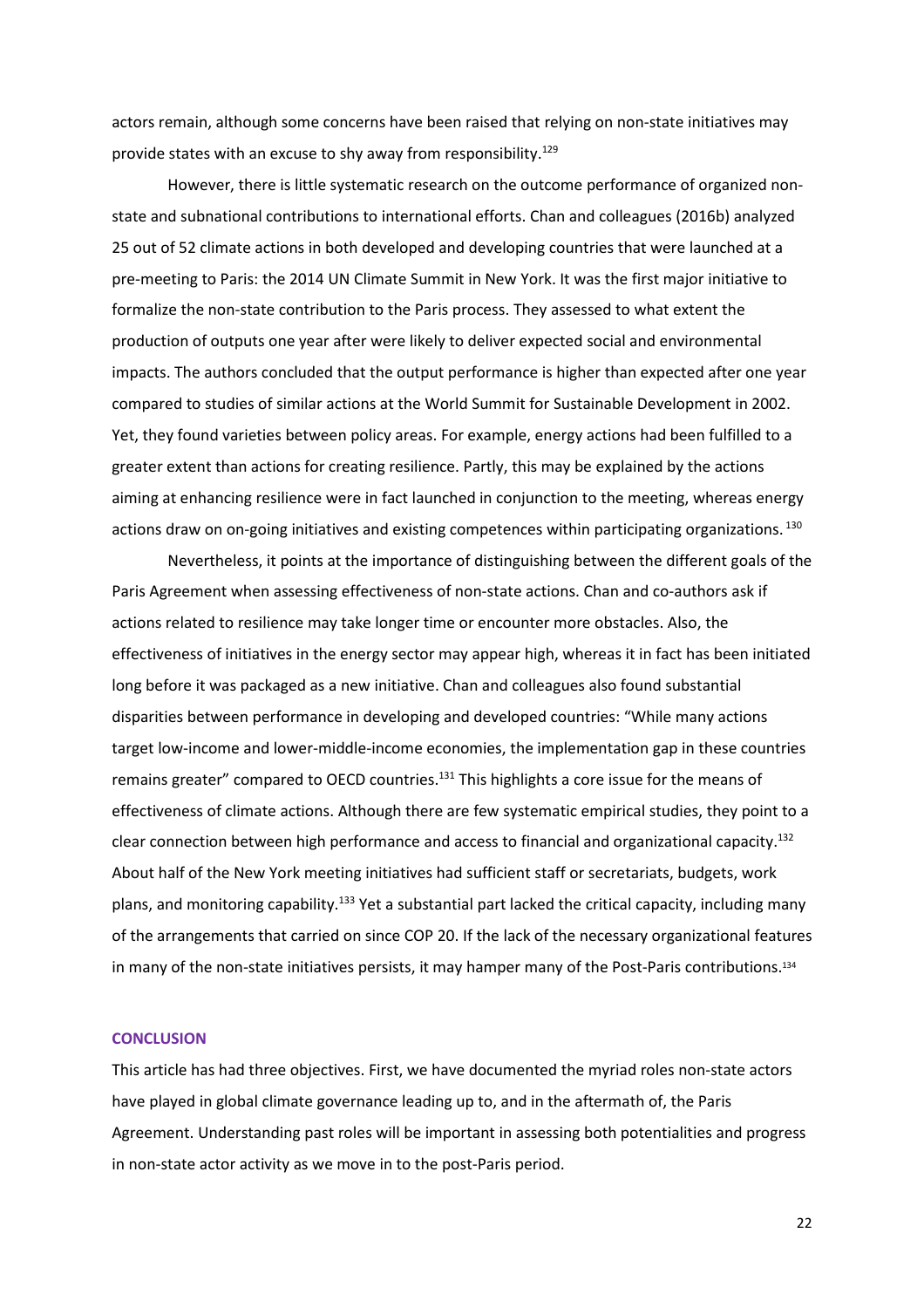Second, we have argued that the Paris Agreement embodies a 'hybrid architecture' that amalgamates together state and non-state interactions. This term is becoming commonplace in the post-Paris literature, and we have provided much-needed specificity by unpacking the hybrid nature of the Agreement across two axes. On one hand, a legal status of binding reviews in the protocol is counterpointed by non-binding state NDCs. However, these commitments are underpinned by both binding and non-binding decisions also on sub-state level. On the other, the orchestration efforts of the UNFCCC are directed at (and often met by) a groundswell of climate decisions as well as implementation efforts by both state and sub-state actors. Across both axes non-state actors have come, and will continue, to play increasingly important roles. Undertaking a meta-review of the post-Paris literature, we have systematized and documented these changes in terms of how nonstate actors will influence the justice, legitimacy, and effectiveness of the Paris Agreement.

Finally, this review leaves us with some important conclusions. While the pre-Paris literature on non-state actors often focused on whether non-state actors could affect inter-governmental relations, the debate will now focus on how – and under what conditions – non-state actors matter. In light of this, the inter-relationships between justice, legitimacy, and effectiveness – touched upon in this review – will become more salient. Questions of justice – such as access – bear heavily upon legitimacy. Likewise inclusion in decision-making has been shown to increase compliance. Finally, effectiveness is crucial for (some considerations of) justice by providing the agreed outcome. These are just a few of the ways in which justice, legitimacy, and effectiveness intersect. As the post-Paris literature unfolds, unpacking these trade-offs and symbioses– especially in the complex hybrid architecture ingrained in the Paris Agreement – will be imperative as we seek to meet the ambition goals necessary for tackling climate change.

#### **ACKNOWLEDGMENT**

 $\overline{a}$ 

We would like to thank the Swedish Research Council Formas for partly funding the research through the project "A Global Potluck: Cross-national patterns of state engagement and performance in the new landscape of international climate cooperation" (Grant No 2011-779). We are also grateful for two anonymous reviewers and the editors of WIREs Climate Change for very valuable suggestions.

<sup>1</sup> Okereke C, Bulkeley H, Schroeder H. Conceptualizing climate governance beyond the international regime. *Glob Environ Polit*. 2009,9(1):58-78. Hoffmann MJ. Climate governance at the crossroads: experimenting with a global response after Kyoto. New York: Oxford University Press; 2011. This conceptualization of non-state actors includes civil society, business, research groups, and sub-state authorities. We prefer this expansive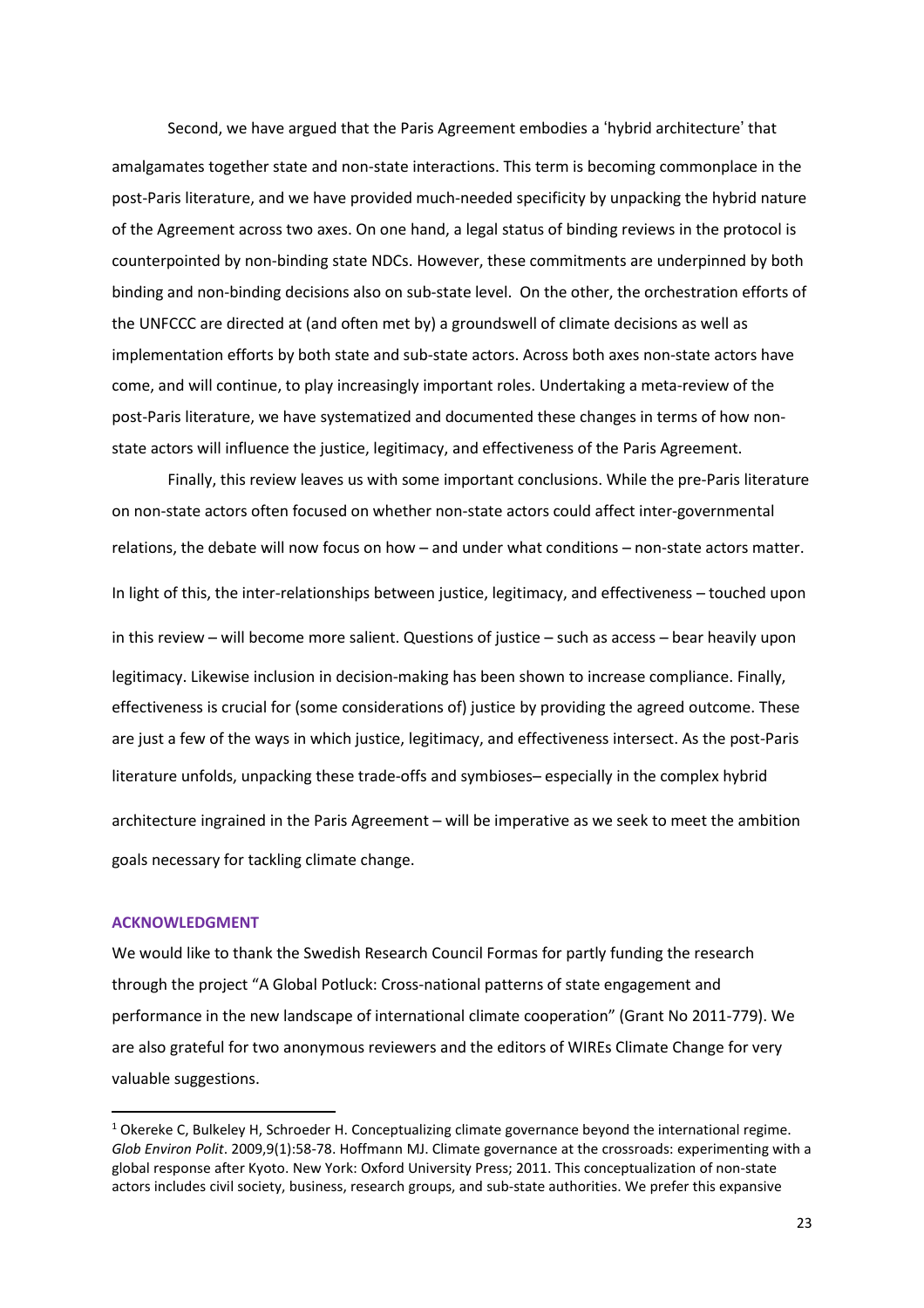definition as it fits alongside the definition of non-party stakeholders employed by the UNFCCC. See also Van Asselt H. The role of non-state actors in reviewing ambition, implementation, and compliance under the Paris agreement. *Climate Law*. 2016;6(1):91-108.

 $2$  On the usage of this term, see Bäckstrand K, Kuyper J, Linnér BO, Lövbrand E. Non-state actors in global climate governance: from Copenhagen to Paris and beyond. *Env Polit*. 2017;26(4): 561-79.

j

<sup>3</sup> UNFCCC. Decision 1/CP.21: Adoption of the Paris Agreement, FCCC/CP/2015/L.9/Rev.1 [Internet]. In: UNFCCC. Report of the Conference of the Parties on its twenty-first session: Part two: Action taken by the *Conference of the Parties at its twenty-first session*. 2015 Nov 30-Dec 13; Paris. 2015 [cited 2017 March 23]. Available from: https://unfccc.int/resource/docs/2015/cop21/eng/l09r01.pdf.

<sup>4</sup> Hale T. "All hands on deck": the Paris Agreement and non-state climate action. *Glob Environ Polit*. 2016;16(3):12-22.

<sup>5</sup> On the importance of these criteria for functioning governance systems, see Fung A. Varieties of participation in complex governance. *Public Adm Rev*. 2006;66(1):66-75. In terms of climate governance, see Biermann F, and Gupta A. Accountability and legitimacy in earth system governance: a research framework. *Ecological economics*. 2011;70(11):1856-64.

6 Stroup SS, Wong WH. The agency and authority of international NGOs. *Perspectives on Politics*. 2016;14(1):138-44.

 $7$  Tallberg J, Sommerer T, Squatrito T, Jönsson C. Explaining the transnational design of international organizations. *Int Organ*. 2014;68(4):741-774.

<sup>8</sup> Keohane RO, Victor DG. The regime complex for climate change. Perspectives on politics.2011;9(1):7-23. Abbott KW. Strengthening the transnational regime complex for climate change. *Transnat'l Environ Law*. 2014;3(1):57-88.

<sup>9</sup> Nasiritousi N, Hjerpe M, Linnér BO. The roles of non-state actors in climate change governance: understanding agency through governance profiles. *Int Environ Agreements*. 2016;16(1):109-126.

 $10$  Tallberg J, Sommerer T, Squatrito T, Jönsson C. The opening up of international organizations. New York: Cambridge University Press; 2013. 316 p.

<sup>11</sup> Ibid. See also Steffek J. Explaining cooperation between IGOs and NGOs-push factors, pull factors, and the policy cycle. *Rev Int Stud*. 2013;39(4):993-1013.

<sup>12</sup> Nasiritousi N, Linnér BO. Open or closed meetings? Explaining non-state actor involvement in the international climate change negotiations. *Int Environ Agreements.* 2016;16(1):127-44.

<sup>13</sup> On the theoretical importance of clubs, see Nordhaus W. Climate clubs: overcoming free-riding in international climate policy. *The American Economic Review*. 2015;105(4):1339-70. For an empirical evaluation of clubs in the lead up to Paris, see Widerberg O, Stenson DE. Climate clubs and the UNFCCC. Stockholm: FORES. FORES study 2013.

<sup>14</sup> Abbott KW, Snidal D. Strengthening International Regulation through Transmittal New Governance: Overcoming the Orchestration Deficit. *Vand. J. Transnat'l Law*. 2009; 42:501-578. See also Abbott KW, Genschel P, Snidal D, Zangl B. Two logics of indirect governance: Delegation and orchestration. *Br J Polit Sci*. 2015;46(4):719-729.

<sup>15</sup> Chan S, Asselt H, Hale T, Abbott KW, Beisheim M, Hoffmann M, Guy B, Höhne N, Hsu A, Pattberg P, Pauw P. Reinvigorating international climate policy: A comprehensive framework for effective non-state action. *Glob Policy*. 2015;6(4):466-473.

<sup>16</sup> Abbott KW, Bernstein S. The high-level political forum on sustainable development: Orchestration by default and design. *Glob Policy*. 2015;6(3):222-233.

<sup>17</sup> Johnson C, Johnson D. The orchestration of global urban climate governance: Conducting power in the post-Paris climate regime. *Env Polit*. 2017;26(4): 694-714. For an analysis of orchestration within climate governance – notably in terms of aviation regulation – see Henriksen L, Ponte S. Public orchestration, social networks, and transnational environmental governance: Lessons from the aviation industry. *Reg and Gov* 2017. DOI: 10.1111/rego.12151.

<sup>18</sup> UNFCCC. Subsidiary Body for Implementation [Internet], FCCC/SBI/2011/L.19; 2011 Jun 06-16; Bonn. 2011. Available from: add website [\(https://unfccc.int/bodies/body/6406txt.php?view=reports&\)](https://unfccc.int/bodies/body/6406txt.php?view=reports&)

<sup>19</sup> On epistemic communities, see Haas PM. Obtaining international environmental protection through epistemic consensus. *Millennium*. 2016;19(3):347-363. On PPPs and multi-stakeholder efforts, see Bäckstrand K. Accountability of networked climate governance: The rise of transnational climate partnerships. *Glob Environ Polit*. 2008;8(3):74-102.

<sup>20</sup> Pattberg P. What role for private rule-making in global environmental governance? Analysing the Forest Stewardship Council (FSC). *Int Environ Agreements*. 2005;5(2):175-189. Auld G. Constructing private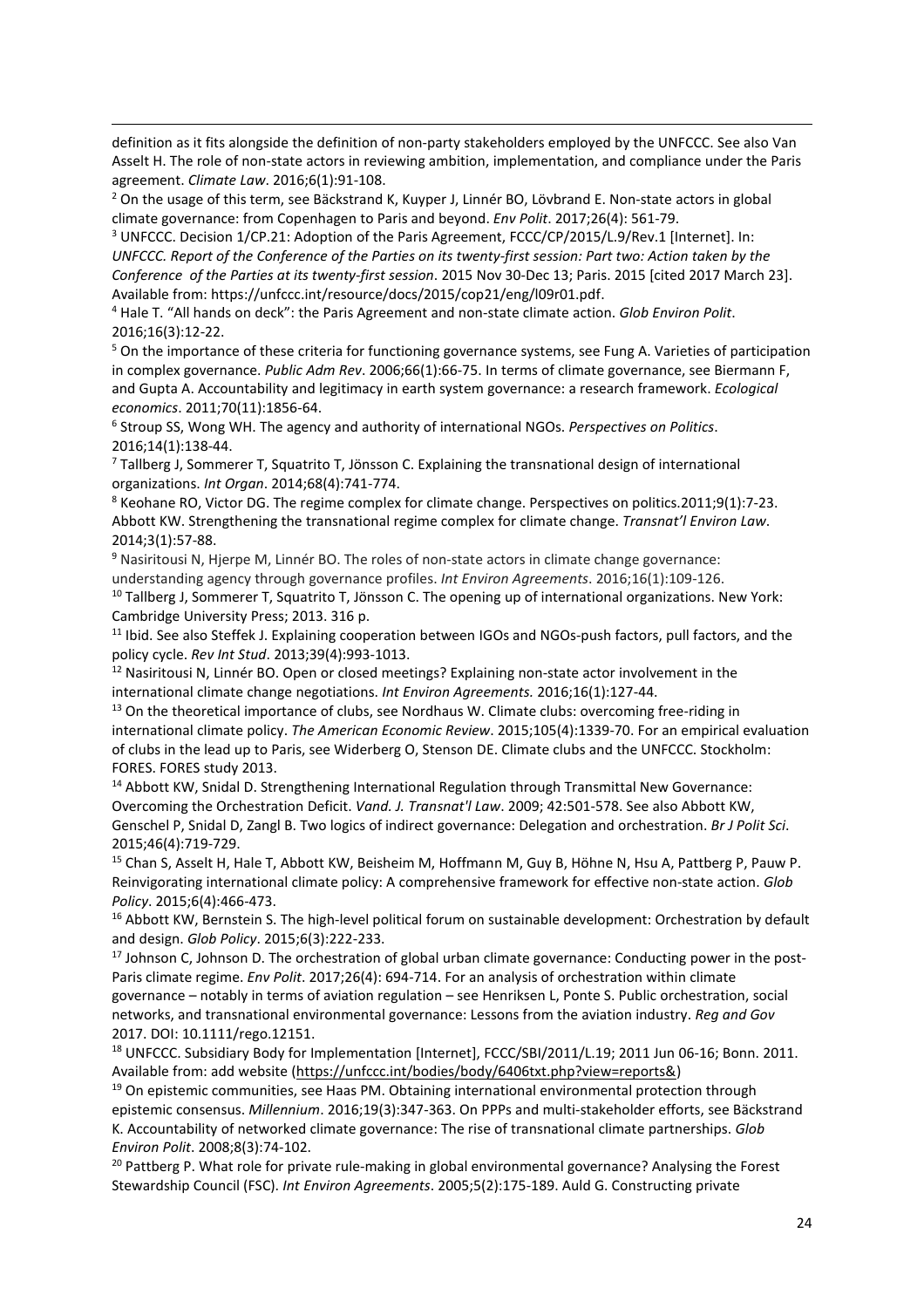governance: The rise and evolution of forest, coffee, and fisheries certification*.* New Haven, CT: Yale University Press;2014. 352 p.

<sup>21</sup> Green JF. Rethinking private authority: Agents and entrepreneurs in global environmental governance. Princeton, NJ: Princeton University Press;2013. 232 p.

<sup>22</sup> Della Porta D, Tarrow S. Transnational protest and global activism. Lanham, MD: Rowman & Littlefield Publishers; 2004. 304 p.

<sup>23</sup> Fisher DR. COP-15 in Copenhagen: How the merging of movements left civil society out in the cold. Glob *Environ Polit*. 2010;10(2):11-17.

<sup>24</sup> Phipps C, Vaughan A, Milman O.Global climate march 2015: hundreds of thousands march around the world – as it happened. The Guardian in Sydney, London, New York. [Internet]. 2015 Nov 29, updated 2015 Dec 1 [cited 2017 Mar 17]. Available from: [https://www.theguardian.com/environment/live/2015/nov/29/global](https://www.theguardian.com/environment/live/2015/nov/29/global-peoples-climate-change-march-2015-day-of-action-live)[peoples-climate-change-march-2015-day-of-action-live.](https://www.theguardian.com/environment/live/2015/nov/29/global-peoples-climate-change-march-2015-day-of-action-live)

<sup>25</sup> Christoff P. The promissory note: COP 21 and the Paris Climate Agreement. *Environ Polit*. 2016;25(5):765- 787.

<sup>26</sup> See The Peoples Climate Movement. Peoples Climate Movement [Internet][cited 2017 Mar 18]. Available from: [https://peoplesclimate.org/.](https://peoplesclimate.org/)

<sup>27</sup> Schroeder H, Boykoff M, Spiers L. Equity and State Representations in Climate Negotiations. *Nat Clim Change*. 2012;2(12):834-836.

<sup>28</sup> Böhmelt T, Koubi V, Bernauer T. Civil society participation in global governance: Insights from climate politics. *Eur J Polit Res*. 2013;53(1):18-36.

 $29$  Kruse J. Women's Representation in the UN climate change negotiations: a quantitative analysis of state delegations, 1995-2011. *Int Environl Agreements*. 2014;14(4):349-370.

<sup>30</sup> Depledge J. Climate change negotiations. Toronto, ON: Earthscan Canada; 2005. 258 p.

<sup>31</sup> Nasiritousi N, Linnér BO. Open or closed meetings? Explaining non-state actor involvement in the international climate change negotiations. *Int Environ Agreements*.2016;16(1):127-144.

<sup>32</sup> UNFCCC. Conference of the Parties 21st Session: List of participants, UNFCCC/CP/2015/INF.3 [Internet]; 2015 Nov 30-Dec 11; Paris. 2015 Dec [cited 2017 Mar 18]. Available from:

[http://unfccc.int/resource/docs/2015/cop21/eng/inf03p01.pdf.](http://unfccc.int/resource/docs/2015/cop21/eng/inf03p01.pdf)

<sup>33</sup> See Ibid.

j

<sup>34</sup> Hjerpe, M., Linnér, B.-O. Functions of COP side events in climate change governance. *Clim Policy*. 2010;10(2):167–180.

<sup>35</sup> Böhmelt, T. Civil society lobbying and countries' climate change policies: a matching approach. *Clim Policy*. 2013;13(6):698-717

36 Schroeder, H. and H. Lovell. The role of non-nation-state actors and side events in the international climate negotiations, *Clim Policy*. 2012;12(1):23-37

<sup>37</sup> Paoletto G, Schroeder H. Enhancing Participation of NGOs in the FCCC Process, GEIC Paper Series, Global Environment Information Center Tokyo, October 1997.

38 Susskind LE. Environmental Diplomacy: Negotiating More Effective Global Agreements. Oxford: Oxford University Press. 1994.

<sup>39</sup> Nasiritousi N, Linnér BO. Open or closed meetings? Explaining non-state actor involvement in the international climate change negotiations. *Int Environ Agreements.* 2016;16(1):127-44.

<sup>40</sup> Bäckstrand K, Kuyper J, Linnér BO, Lövbrand E. Non-state actors in global climate governance: from Copenhagen to Paris and beyond. *Environ Polit.* 2017;26(4):561-579.

<sup>41</sup> Betsill, M.M. NGOs. In Bäckstrand, K. and Lövbrand, E. (eds.) Research Handbook on Climate Governance. Cheltenham: Edward Elgar, 2015, pp. 251-261; Green, J. F. (2014*).* Rethinking private authority: Agents and entrepreneurs in global environmental governance. Princeton: Princeton University Press; Nasiritousi, N. (2016). Shapers, Brokers and Doers: The Dynamic Roles of Non-State Actors in Global Climate Change Governance. Ph.D. Thesis: Linköping University.

<sup>42</sup> See for instance: Victor D. Plan B for Copenhagen. *Nature*. 2009;461(7262):342–344. For an expanded version, see: Eckersley R. Moving forward in the climate negotiations: Multilateralism or minilateralism? *Glob Environ Polit*. 2012;12(2):24-42.

<sup>43</sup> Levin K, Cashore B, Bernstein S, Auld G. Overcoming the tragedy of super wicked problems: constraining our future selves to ameliorate global climate change. *Pol sci.* 2012;45(2):123-52.

<sup>44</sup> Roberts D. A way to win the climate fight? [Internet] *The American Prospect*. May 10, 2011 [cited 2017 Jul 22]. Available from: [http://prospect.org/article/way-win-climate-fight.](http://prospect.org/article/way-win-climate-fight)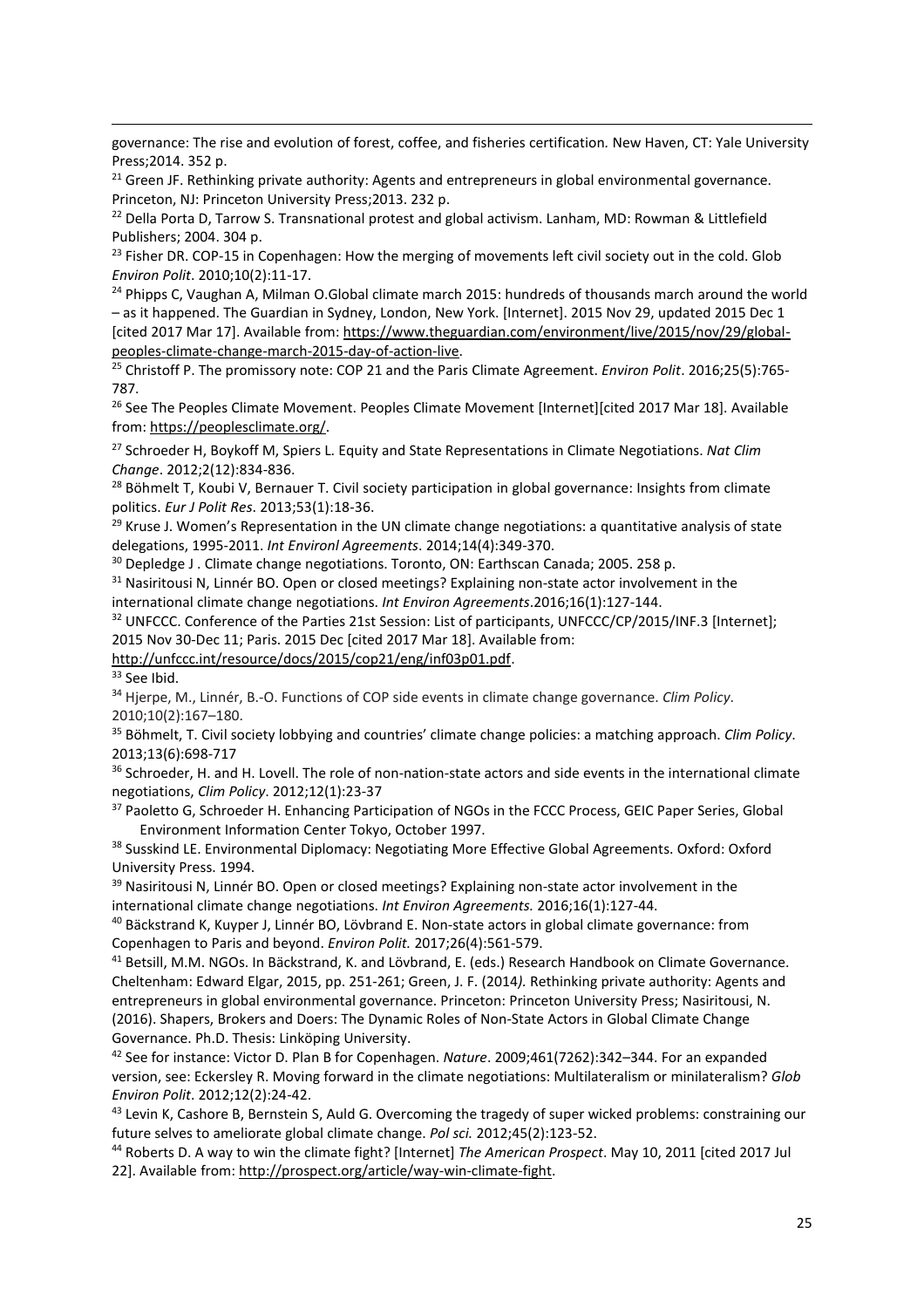j <sup>45</sup> For an excellent summary of these positions and the relevant proponents of each, see Falkner R. A minilateral solution for global climate change? On bargaining efficiency, club benefits, and international legitimacy. *Pers on Polit*. 2016;14(1):87-101.

<sup>46</sup> Hjerpe M., Nasiritousi N. Views on alternative forums for effectively tackling climate change, *Nature Climate Change*. 2015;5(9):864–867.

<sup>47</sup> For an assessment of the direction taken from a minilateralist point of view, see Keohane RO, Victor DG. Cooperation and discord in global climate policy. *Nat Clim Change*. 2016;6(6): 570-575.

48 For a discussion on the path to Paris, see Christoff P. The promissory note: COP 21 and the Paris Climate Agreement. *Environ Polit*. 2016;25(5):765-787.

<sup>49</sup> On the potential benefits of a USA withdrawal, see Kemp L. Better out than in. *Nat Clim Change*. 2017;7(7):458-460.

<sup>50</sup> Rockström J, Schellnhuber HJ, Hoskins B, Ramanathan V, Schlosser P, Brasseur GP, Gaffney O, Nobre C, Meinshausen M, Rogelj J, Lucht W. The world's biggest gamble. Earth's Future. 2016;4(10):465-470.

<sup>51</sup> Van Asselt H, Hale T, Doelle M, Abeysinghe A, Milkoreit M, Prolo C, Rudyk B. Maximizing the potential of the Paris Agreement: Effective review of action and support in a bottom-up regime. 2016 May [cited 2017 Mar 18]. 4 p. Availabe from:

[https://www.bsg.ox.ac.uk/sites/www.bsg.ox.ac.uk/files/documents/Paris\\_Agreement\\_Review\\_Discussion\\_Bri](https://www.bsg.ox.ac.uk/sites/www.bsg.ox.ac.uk/files/documents/Paris_Agreement_Review_Discussion_Brief_170516.pdf) [ef\\_170516.pdf.](https://www.bsg.ox.ac.uk/sites/www.bsg.ox.ac.uk/files/documents/Paris_Agreement_Review_Discussion_Brief_170516.pdf)

<sup>52</sup> Bodansky D, Diringer E. Alternative models for the 2015 climate change agreement. *FNI Climate Policy Perspectives*. 2014;13:1-8.

<sup>53</sup> Dimitrov RS. The Paris Agreement on climate change: Behind closed doors. *Glob Environ Polit*. 2016;16(3):1- 11.

<sup>54</sup> Stua M. A Hybrid Model to Govern the Mitigation Alliance. From the Paris Agreement to a Low-Carbon Bretton Woods Rationale for the Establishment of a Mitigation Alliance. Cham, Switzerland: Springer International Publishing; 2017. 133-71pp.

<sup>55</sup> Bäckstrand K, Kuyper J, Linnér BO, Lövbrand E. Non-state actors in global climate governance: from Copenhagen to Paris and beyond. *Environ Polit.* 26 (4): 561-579.

<sup>56</sup> Matland, RE. Synthesizing the Implementation Literature: The Ambiguity-Conflict Model of Policy Implementation. *J of Pub Admin Res and Theory*. 1995:5(2):145-174.

<sup>57</sup> Clémençon R. The two sides of the Paris Agreement: Dismal failure or historic breakthrough? *Journal of Env and Dev.* 2016;25(1):3-24.

<sup>58</sup> Van Asselt H. The role of non-state actors in reviewing ambition, implementation, and compliance under the Paris agreement. *Clim Law*. 2016;6(1):91-108.

<sup>59</sup> Martini C. Transparency: The backbone of the Paris Agreement [Internet]. New Haven, CT: Yale University. 2016 May [cited 2017 Mar 18]. Available from: [http://envirocenter.yale.edu/transparency-the-backbone-of](http://envirocenter.yale.edu/transparency-the-backbone-of-the-Paris-Agreement)[the-Paris-Agreement.](http://envirocenter.yale.edu/transparency-the-backbone-of-the-Paris-Agreement)

 $60$  Duyck S. MRV in the 2015 climate agreement- promoting compliance through transparency and the participation of NGOs. Carbon and Climate Law Review. 2014;8(3):175-187. See also Van Asselt H. Putting the 'enhanced transparency framework' into action: Priorities for a key pillar of the Paris Agreement [Internet]. Oxford: Stockholm Environment Institute (SEI). 2016 [cited 2017 Mar 12]. Available from: [https://www.sei](https://www.sei-international.org/mediamanager/documents/Publications/Climate/SEI-PB-2016-Transparency-under-Paris-Agreement.pdf)[international.org/mediamanager/documents/Publications/Climate/SEI-PB-2016-Transparency-under-Paris-](https://www.sei-international.org/mediamanager/documents/Publications/Climate/SEI-PB-2016-Transparency-under-Paris-Agreement.pdf)[Agreement.pdf.](https://www.sei-international.org/mediamanager/documents/Publications/Climate/SEI-PB-2016-Transparency-under-Paris-Agreement.pdf)

<sup>61</sup> Bäckstrand K. and Kuyper J. The democratic legitimacy of orchestration: The UNFCCC, non-state actors, and transnational climate governance. Environ Polit. 2017;26(4):764-788.

<sup>62</sup> Hale T, Roger C. Orchestration and transnational climate governance. *Rev of Int Org*. 2014 Mar 1;9(1):59-82. <sup>63</sup> Invitation For Submissions On The Road Map For Global Climate Action [Internet]. 2016 [Cited 2017 Jul 24]. Available from: http://newsroom.unfccc.int/media/658506/high-level-champions-invitation-submissions.pdf. <sup>64</sup> Chan S, Brandi C, Bauer S. Aligning transnational climate action with international climate governance: The road from Paris. *RECIEL*. 2016; 25(2):238-247.

<sup>65</sup> On the importance of pledge-and-review in a post-Paris context, see Keohane RO, Oppenheimer M. Paris: beyond the climate dead end through pledge and review? *Pol and Gov*. 2016;4(3):142-151.

<sup>66</sup> For an initial analysis on the importance of non-state actors in the formation of the Paris Agreement, see Jacobs M. High pressure for low emissions: How civil society created the Paris climate agreement. *Juncture.* 2016;22(4):314-323. On the importance of domestic preferences in shaping international climate action, see Roger, C, Hale, T, Andonova, L. The comparative politics of transnational climate governance. *Int Interactions*. 2017;43(1):1-25, and the associated special issue contributions.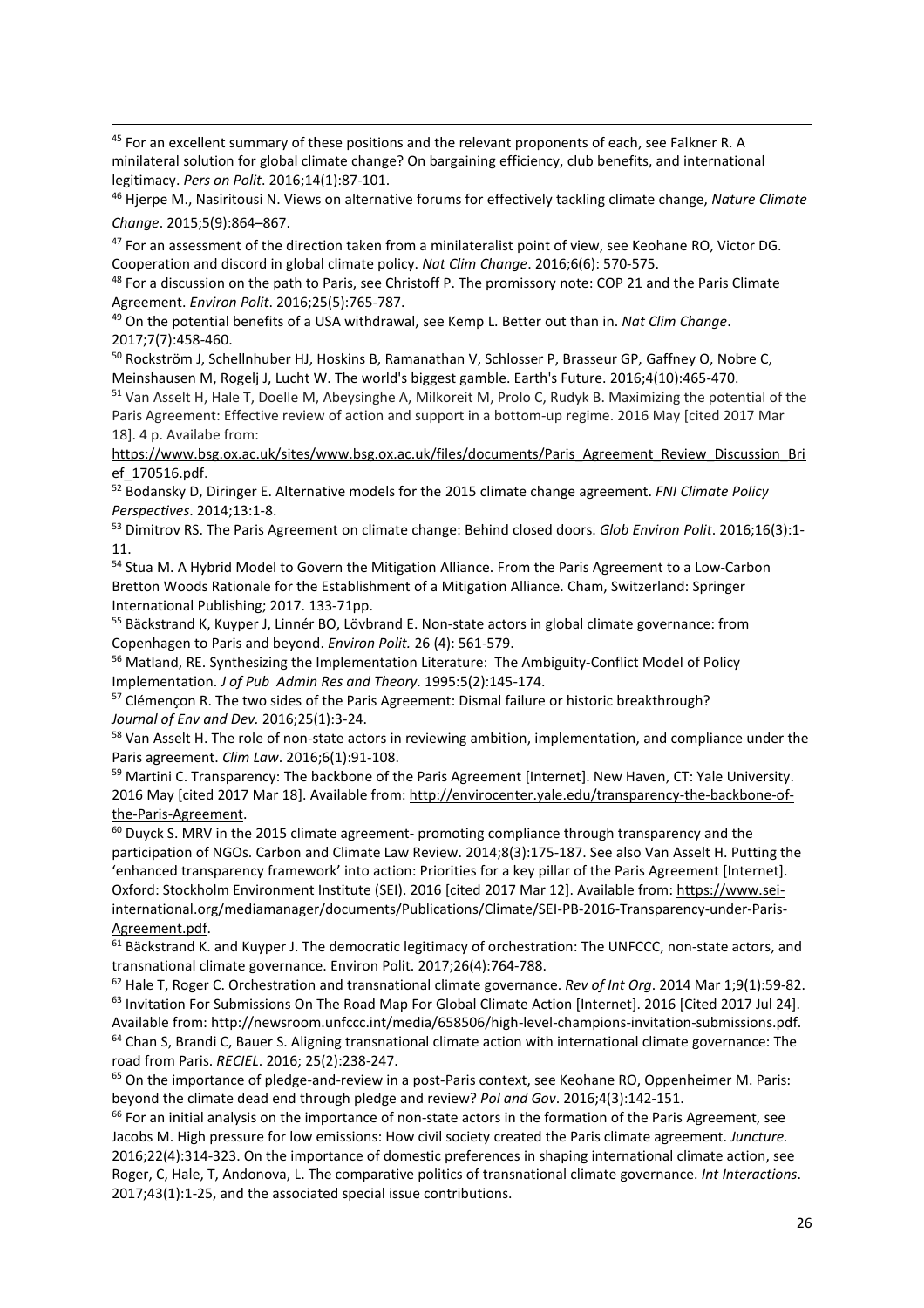<sup>67</sup> Gupta A, Mason M. Disclosing or obscuring? The politics of transparency in global climate governance. *Curr Opin Environ Sustain*. 2016;18:82-90.

<sup>68</sup> Glover A, Schroeder H. Legitimacy in REDD+ governance in Indonesia. *Int Environ Agreements*. 2017;1-14. <sup>69</sup> Sikor T, Càm H. REDD+ on the rocks? Conflict over forest and politics of justice in Vietnam. *Human Ecology*. 2016;44(2):217-227. See also Schroeder H. Agency in international climate negotiations: The case of indigenous peoples and avoided deforestation. *Int Environ Agreements*. 2010;10(4):317–332.

<sup>70</sup> Okereke C, Coventry P. Climate justice and the international regime: before, during, and after Paris. *WIREs Clim Change*. 2016;7(6):834–851.

<sup>71</sup> UNFCCC. Decision 1/CP.21: Adoption of the Paris Agreement, FCCC/CP/2015/L.9/Rev.1 [Internet]. In: UNFCCC. Report of the Conference of the Parties on its twenty-first session: Part two: Action taken by the Conference of the Parties at its twenty-first session; 2015 Nov 30-Dec 13; Paris. 2015 [cited 2017 March 23]. Available from: [https://unfccc.int/resource/docs/2015/cop21/eng/l09r01.pdf.](https://unfccc.int/resource/docs/2015/cop21/eng/l09r01.pdf)

<sup>72</sup> Klinsky S, Roberts T, Huq S, Okereke C, Newell P, Dauvergne P, O'Brien K, Schroeder H, Tschakert P, Clapp J, Keck M, Biermann F, Liverman D, Gupta J, Rahman A, Messner D, Pellow D and Bauer S. Why equity is fundamental in climate change policy research. *Glob Environ Change*. Published online 2016;Aug 15. http://doi.org.10.1016/j.gloenvhca.201.6.08.002.

<sup>73</sup> See, for example: Biermann F, Betsill M, Gupta J, Kanie N, Lebel L, Liverman D, Schroeder H and Siebenhuener B. Earth System Governance: People, Places, and the Planet, Science and Implementation Plan of the Earth System Governance Project, IHDP Report 20. 2009;Bonn, IHDP. Nasiritousi N, Hjerpe M, Linnér BO. The roles of non-state actors in climate change governance: understanding agency through governance profiles. *Int Environ Agreements*. 2016;16(1):109-126.

<sup>74</sup> Okereke C and Coventry P. Climate justice and the international regime: before, during, and after Paris. *WIREs Clim Change*. 2016;7: 834–851.

<sup>75</sup> See, for example: Lövbrand E, Linnér BO. Governing beyond or with the state? State conceptions in studies on non-state climate action. In Kronsell A, Bäckstrand K. (eds.) Rethinking the state: environmental governance towards climate and sustainability transitions. New York: Routledge; 2016. p. 43-62. Newell P, Pattberg P, Schroeder H. Multiactor Governance and Environment. *Annu Rev Environ Resour*. 2012;37:365–87.

<sup>76</sup> See, for example: Dehm J. Indigenous peoples and REDD+ safeguards: rights as resistance or as disciplinary inclusion in the green economy? Journal of Human Rights and the Environment. 2016;7(2):170-217. Bayrak MM, Marafa LM. Ten years of REDD+: A critical review of the impact of REDD+ on forest-dependent communities. Sustainability. 2016;8(7):1-22. Dunlop T, Corbera E. Incentivizing REDD+: How developing countries are laying the groundwork for benefit-sharing. *Environmental Science and Policy*. 2016;63:44-54. <sup>77</sup> Schroeder H. Agency in international climate negotiations: The case of indigenous peoples and avoided

deforestation. *Int Environ Agreements*. 2010;10(4):317–332.

j

 $78$  Okereke C and Coventry P. Climate justice and the international regime: before, during, and after Paris. *WIREs Clim Change*. 2016;7: 834–851.

<sup>79</sup> Böhmelt T, Koubi V and Bernauer T. Civil society participation in global governance: Insights from climate politics.*Eur J Polit Res.* 2013*;*53(1):18-36.

80 McDermott CL, Ituarte–Lima C. Safeguarding what and for whom? The role of institutional fit in shaping REDD+ in Mexico. *Ecology and Society*. 2016;21(1):9.

81 Schroeder H and Lovell H. The Role of Non-state Actors and Side Events in the International Climate Negotiations, *Clim Pol*. 2012;12(1):23-37.

<sup>82</sup> Bäckstrand K, Lövbrand E, editors*.* Research handbook on climate governance*. Cheltenham*: Edward Elgar; 2015. 640 p.

<sup>83</sup> Gupta A, Mason M. Disclosing or obscuring? The politics of transparency in global climate governance, *Curr Opin Environ Sustain*. 2016;18:82-90.

84 Author's observation and notes from on-site participation.

<sup>85</sup> Biermann F, Betsill M, Gupta J, Kanie N, Lebel L, Liverman D, Schroeder H, Siebenhuener B. Earth system governance: People, places, and the planet, science and implementation plan of the earth system governance project, IHDP Report 20. Bonn: IHDP; 2009.

86 Bäckstrand K, Lövbrand E. The Road to Paris: contending climate governance discourses in the post-Copenhagen era. *Journal of Environmental Policy and Planning*. Published online 2016 March 08. [http://dx.doi.org/10.1080/152390X.2016.1.](http://dx.doi.org/10.1080/152390X.2016.1)

87 Robinson CJ, Maclean K, Hill R, Bock E and Rist P. Participatory mapping to negotiate indigenous knowledge used to assess environmental risk. *Sustainability Science*. 2016;11(1):115-126.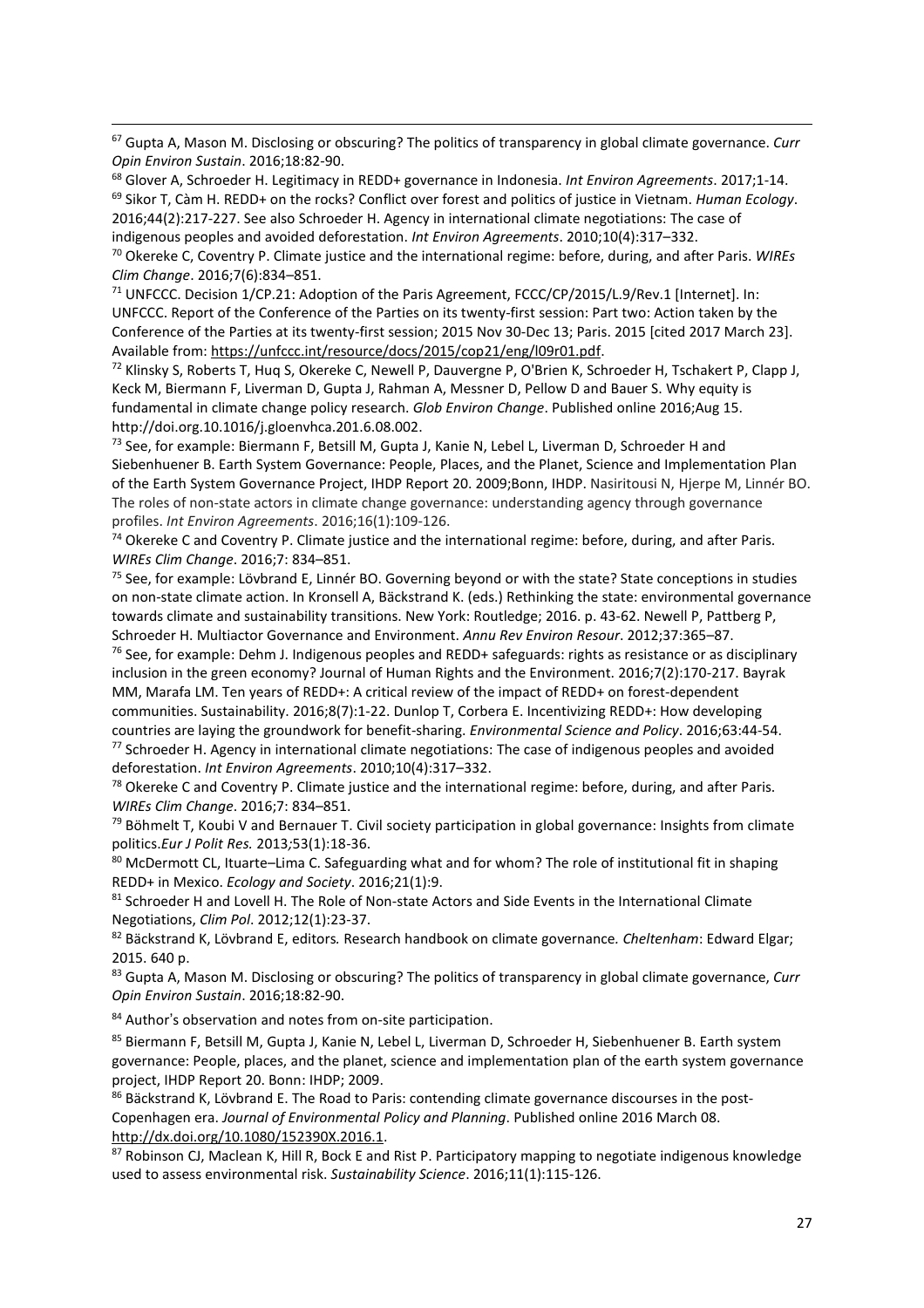88 Schroeder H. Agency in international climate negotiations: The case of indigenous peoples and avoided deforestation. *Int Environ Agreements*. 2010;10(4):317–332.

j

89 See, for example: McDermott CL, Ituarte–Lima C. Safeguarding what and for whom? The role of institutional fit in shaping REDD+ in Mexico. Ecology and Society. 2016;21(1):9. Bayrak MM, Marafa LM. Ten years of REDD+: A critical review of the impact of REDD+ on forest-dependent communities. *Sustainability*. 2016;8(7):1- 22. Suiseeya K. Transforming Justice in REDD+ through a Politics of Difference Approach, *Forests*. 2016;7(12):300.

<sup>90</sup> Vanhala L, Hestbaek C. Framing climate change loss and damage in UNFCCC negotiations*. Glob Environ Polit*. 2016;16(4):111-129.

91 Bäckstrand K, Lövbrand E, editors. Research handbook on climate governance. Cheltenham: Edward Elgar; 2015. 640 p.

92 Fridahl M, Linnér BO. Perspectives on the green climate fund: Possible compromises on capitalization and balanced allocation". *Clim and Dev*. 2016;8(2):105-109.

93 Following work in the field of international political theory and international relations, these three values were chosen for their normative importance and susceptibility to rigorous empirical analysis. For an example, see Bexell M, Tallberg J, Uhlin A. Democracy in global governance: The promises and pitfalls of transnational actors. *Glob Gov*. 2010; 16(1):81-101.

<sup>94</sup> Brun A. Conference diplomacy: The making of the Paris Agreement. *Pol and Gov*. 2016;4(3):115-123. 95 On why this target is laudable but likely unattainable, see Hulme M. 1.5°C and climate research after the Paris Agreement. *Nat Clim Change*. 2016;6(3) :222-224. See also Peters GP. The 'best available science' to inform 1.5°C policy choices. *Nat Clim Change*. 2016;6(7):646-649.

<sup>96</sup> Allen J, Hadden J. Exploring the framing power of NGOs in global climate politics. *Environ Polit.* 2017;26(4);738-63.

97 See, for instance, Bechtel M, Genovese F, Scheve K. Interests, Norms and Support for the Provision of Global Public Goods: The Case of Climate Co-operation. British Journal of Political Science. Forthcoming. DOI: 10.1017/S0007123417000205.

<sup>98</sup> Dryzek JS. Global civil society: The progress of post-Westphalian politics. *Annu Rev Polit Sci.* 2012;15:101- 119.

<sup>99</sup> For an exception, see Dryzek JS. The meanings of life for non-state actors in climate politics. *Environ Polit.* 2017;26(4):789-99.

<sup>100</sup> Van der Ven H, Bernstein S, Hoffmann M. Valuing the contributions of non-state and subnational actors to climate governance. *Glob Environ Polit*. 2017;17(1):1-20.

<sup>101</sup> Authentic deliberation implies a regulative ideal important to gauge whether actors exchange justification under conditions of non-coercion. While never fully attainable, governance arrangements can fall closer or further from this ideal, and thus remains a useful device for understanding how agents interact and for providing a normative yardstick to judge crucial element of legitimacy (uncoerced participation, meaningful representation, governmentality, etc.) On the importance of deliberation in climate governance, see

Bäckstrand K. Democratizing global environmental governance? Stakeholder democracy after the World Summit on Sustainable Development. *Eur J of Int Rel*. 2006;12(4):467-498. See also Stevenson H, Dryzek JS. Democratizing global climate governance. 2014. Cambridge University Press.

<sup>102</sup> For discussions in the lead-up to Paris, see Dombrowski K. Filling the gap? An analysis of non-governmental organizations responses to participation and representation deficits in global climate governance. *Intl Environ Agreements.* 2010;10(4):397-416.

103 Tomlinson L. Procedural justice in the United Nations framework convention on climate change: Negotiating fairness. New York: Springer International Publishing; 2015; p 201 [85-107].

<sup>104</sup> On the importance of representation in collective climate governance efforts, see Tosun J, Schoenefeld JJ.

Collective climate action and networked climate governance. *WIREs Clim Change*.2017;8(1):1-17.

<sup>105</sup> Saward M. The representative claim. Oxford: Oxford University Press; 2010. P 218.

106 Okereke C and Coventry P. Climate justice and the international regime.

<sup>107</sup> Disch L. Toward a mobilization conception of democratic representation. *Am Polit Sci Rev*. 2011;105(1):100- 114.

<sup>108</sup> Kuyper JW. Systemic representation: Democracy, deliberation, and nonelectoral representatives. *Am Pol Sci Rev.* 2016;110(2):308-324.

109 Widerberg O, Pattberg P. Accountability challenges in the transnational regime complex for climate change. *Rev of Pol Res*.2017;34(1):68-87.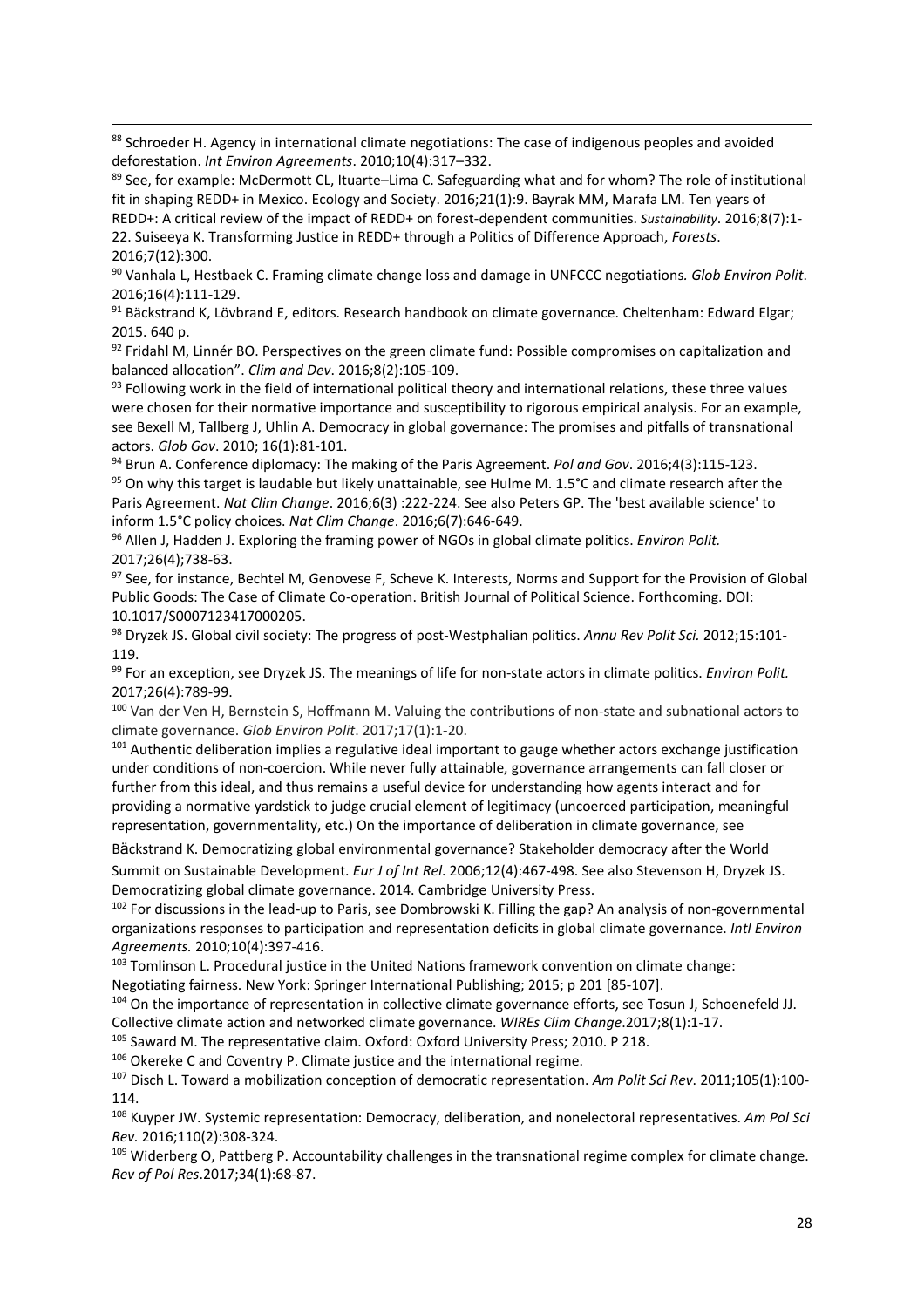<sup>110</sup> Lesnikowski A, Ford J, Biesbroek R, Berrang-Ford L, Maillet M, Araos M, Austin SE. What does the Paris Agreement mean for adaptation? *Climate Policy*. 2016;7:1-5.

j

<sup>111</sup> Bäckstrand K. and Kuyper J. The democratic legitimacy of orchestration: The UNFCCC, non-state actors, and transnational climate governance. *Environ Polit*. 2017;26(4):764-788.

<sup>112</sup> Widerberg O, Pattberg P. International cooperative initiatives in global climate governance: Raising the ambition level or delegitimizing the UNFCCC? *Global Policy*. 2015;6(1):45-56.

<sup>113</sup> Kuyper J, Bäckstrand K, Schroeder H. Institutional accountability of non-state actors in the UNFCCC: Exit, voice, and loyalty. *Rev of Pol Res*. 2017;34(1):88-109.

<sup>114</sup> Michaelowa K, Michaelowa A. Transnational climate governance initiatives: Designed for effective climate change mitigation? *Int Interactions*. 2016;43(1): 129-155. See also: Widerberg O, Stripple J. The expanding field of cooperative initiatives for decarbonization: a review of five databases. *WIREs Clim Change*. 2016;7(4):486- 500.

<sup>115</sup> Bäckstrand K, Kuyper J, Linnér BO, Lövbrand E. Non-state actors in global climate governance: from Copenhagen to Paris and beyond. *Env Polit*. 2017;26(4): 561-79.

<sup>116</sup> Linos K, Pegram T. The Language of Compromise in International Agreements. *Int Org*. 2016:70(03):587- 621.

<sup>117</sup> Oberthür S. Reflections on global climate politics post Paris: Power, interests and polycentricity. *The Int Spect*. 2016;51(4):80-94.

<sup>118</sup> Chan S, Brandi C, Bauer S. Aligning transnational climate action with international climate governance: The road from Paris. *RECIEL.* 2016;25(2):238-247. [same as foot note 53]

<sup>119</sup> Galvanizing the Groundswell of Climate Actions.) Lima-Paris action agenda independent assessment report [Internet]. 2015 [cited 2017 March 23]. Available from:

[http://static1.squarespace.com/static/552be32ce4b0b269a4e2ef58/t/56673b3cb204d59deb517d8d/1449605](http://static1.squarespace.com/static/552be32ce4b0b269a4e2ef58/t/56673b3cb204d59deb517d8d/1449605948836/LPAA_Assessment_Report_7DEC15.pdf) [948836/LPAA\\_Assessment\\_Report\\_7DEC15.pdf.](http://static1.squarespace.com/static/552be32ce4b0b269a4e2ef58/t/56673b3cb204d59deb517d8d/1449605948836/LPAA_Assessment_Report_7DEC15.pdf)

 $120$  Gupta A, Pistorius T, Vijge MJ. Managing fragmentation in global environmental governance: the REDD+ Partnership as bridge organization. *Int Environ Agreements*. 2016;16(3):355-374. Gupta and colleagues conclude that REDD+ as a public-private partnership has delivered in terms of transparency, participation and knowledge sharing and coordination, but it has not been able to fulfil the official aims of scaling up neither actions nor finance.

<sup>121</sup> Chan S, Falkner R, Goldberg M, van Asselt H. Effective and geographically balanced? An output-based assessment of non-state climate actions. *Clim Policy*. 2016:1-12.

<sup>122</sup> IPCC. Climate change 2014: Mitigation of climate change. Contribution of working group III to the fifth assessment report of the Intergovernmental Panel on Climate Change .Edenhofer O, Pichs-Madruga R, Sokona Y, Minx JC, Farahani E, Kadner S, Seyboth K, Adler A, Baum I, Brunner S, Eickemeier P, Kriemann B, Savolainen J, Schlömer S, von Stechow Ch, Zwickel T, editors. Cambridge, UK and New York: Cambridge University Press; 2014.

<sup>123</sup> Chan S, van Asselt H, Hale T., Abbott K W, Beisheim M, Hoffmann M, Guy B, Höhne N, Hsu A, Pattberg P, Pauw P, Ramstein C, Widerberg O. Reinvigorating international climate policy: A comprehensive framework for effective non-state action. *Glob Policy*. 2015;6(4):466-473.

<sup>124</sup> Hale T. "All hands on deck": The Paris Agreement and non-state climate action. *Glob Environ Polit*. 2016;16(3):12-22.

<sup>125</sup> Fridahl M, Linnér BO. Perspectives on the green climate fund: Possible compromises on capitalization and balanced allocation" *Clim and Dev*. 2016;8(2):105-109.

126 Lesnikowski A, Ford J, Biesbroek R, Berrang-Ford L, Maillet M, Araos M, Austin SE. What does the Paris Agreement mean for adaptation? *Clim Policy*. 2016;7:1-5.

<sup>127</sup> UNFCCC. Decision 1/CP.21: Adoption of the Paris Agreement, FCCC/CP/2015/L.9/Rev.1 [Internet]. In: UNFCCC. Report of the Conference of the Parties on its twenty-first session: Part two: Action taken by the Conference of the Parties at its twenty-first session; 2015 Nov 30-Dec 13; Paris. 2015 [cited 2017 March 23]. Available from: https://unfccc.int/resource/docs/2015/cop21/eng/l09r01.pdf.

<sup>128</sup> Blok K, Hohne N, van der Leun K, Harrison N. Bridging the greenhouse-gas emissions gap. *Nat Clim Change*. 2012;2(7):471-474.

129 Chan S., Brandi C., Bauer S. Aligning transnational climate action with international climate governance: The road from Paris. *RECIEL.* 2016;25(2):238-247. [same as foot note 53]

<sup>130</sup> Chan S, Falkner R, Goldberg M, van Asselt H. Effective and geographically balanced? An output-based assessment of non-state climate actions. *Clim Policy*. 2016:1-12.

<sup>131</sup> Chan S, Falkner R, Goldberg M, van Asselt H. Effective and geographically balanced? An output-based assessment of non-state climate actions. *Clim Policy*. 2016:1-12.